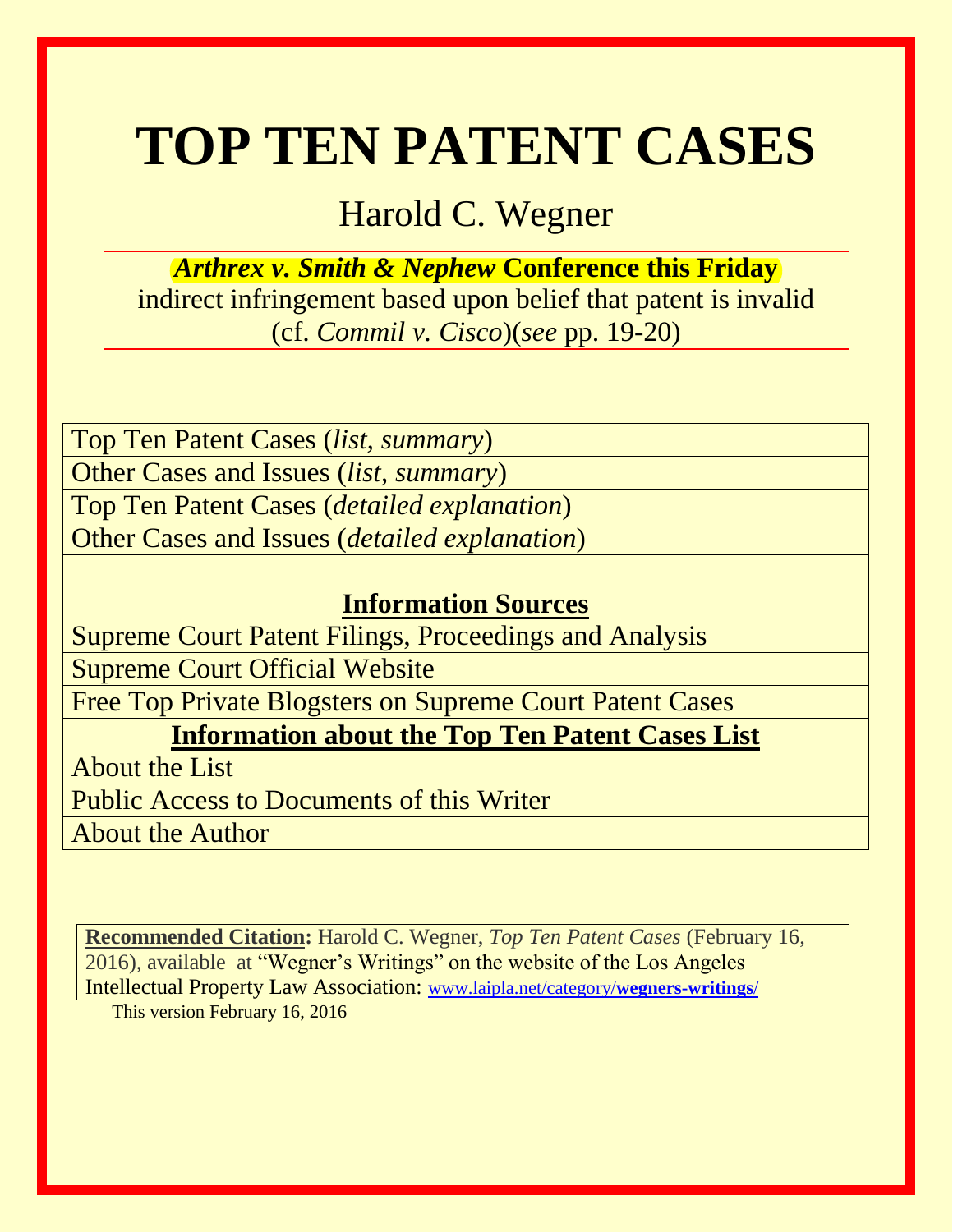| <b>Rank</b>      | <b>Top Ten List</b>                                                                             |
|------------------|-------------------------------------------------------------------------------------------------|
|                  | $\blacklozenge$ = certiorari granted                                                            |
|                  | $\blacklozenge$ = CVSG order pending                                                            |
|                  | <b>International Patent Exhaustion</b>                                                          |
| $\mathbf{1}$     |                                                                                                 |
|                  | Lexmark v. Impression Products (en banc)                                                        |
| $\overline{2}$   | Certiorari Petition due May 12, 2016<br>"All Elements" Determination of §101 Patent-Eligibility |
|                  | Sequenom v. Ariosa Diagnostics is the expected certiorari petition                              |
|                  | Certiorari Petition is due March 1, 2016                                                        |
| $\boldsymbol{3}$ | "Broadest Reasonable Interpretation" Rule                                                       |
|                  | Cuozzo Speed v. Lee                                                                             |
|                  | Merits Briefing stage, argument late Spring 2016                                                |
| $\overline{4}$   | (1) Public Use vs. Experimental Use                                                             |
|                  | The Medicines Co. v. Hospira, En banc briefing                                                  |
|                  | (2) Whether Patents "Preempt" Future Research                                                   |
|                  | Sequenom v. Ariosa Diagnostics is the expected certiorari petition                              |
|                  | Petition is due March 1, 2016                                                                   |
| 5a               | Willful Infringement (§ 284)                                                                    |
|                  | Halo Electronics v. Pulse Electronics., cert. granted;                                          |
|                  | argument February 23, 2016; ; decision by June 2016.                                            |
| 5 <sub>b</sub>   | Willful Infringement (§ 284)                                                                    |
|                  | Stryker v. Zimmer, cert. granted; argument February 23, 2016;                                   |
|                  | decision by June 2016.                                                                          |
| 6                | <b>Contractual Proscription Barring Exhaustion</b>                                              |
|                  | Lexmark v. Impression Products (en banc)                                                        |
|                  | Petition due May 12, 2016                                                                       |
|                  | Active Inducement to Infringe $(\S 271(f)(1))$                                                  |
|                  | <i>Life v. Promega</i> ; awaiting Solicitor General's response to CVSG                          |
| 8                | Medical diagnostics patent-eligibility                                                          |
|                  | Sequenom v. Ariosa Diagnostics is the expected certiorari petition                              |
|                  | Petition is due March 1, 2016                                                                   |
| 9                | ITC Infringement Jurisdiction over "electronic transmissions"                                   |
|                  | <i>ClearConnect v. U.S. ITC</i> ; cert. petition due February 10, 2016                          |
| 10               | Laches, Federal Circuit case law                                                                |
|                  | <b>SCA Hygiene v. First Quality Baby Prods</b>                                                  |
|                  | Response to the petition is due February 22, 2016.                                              |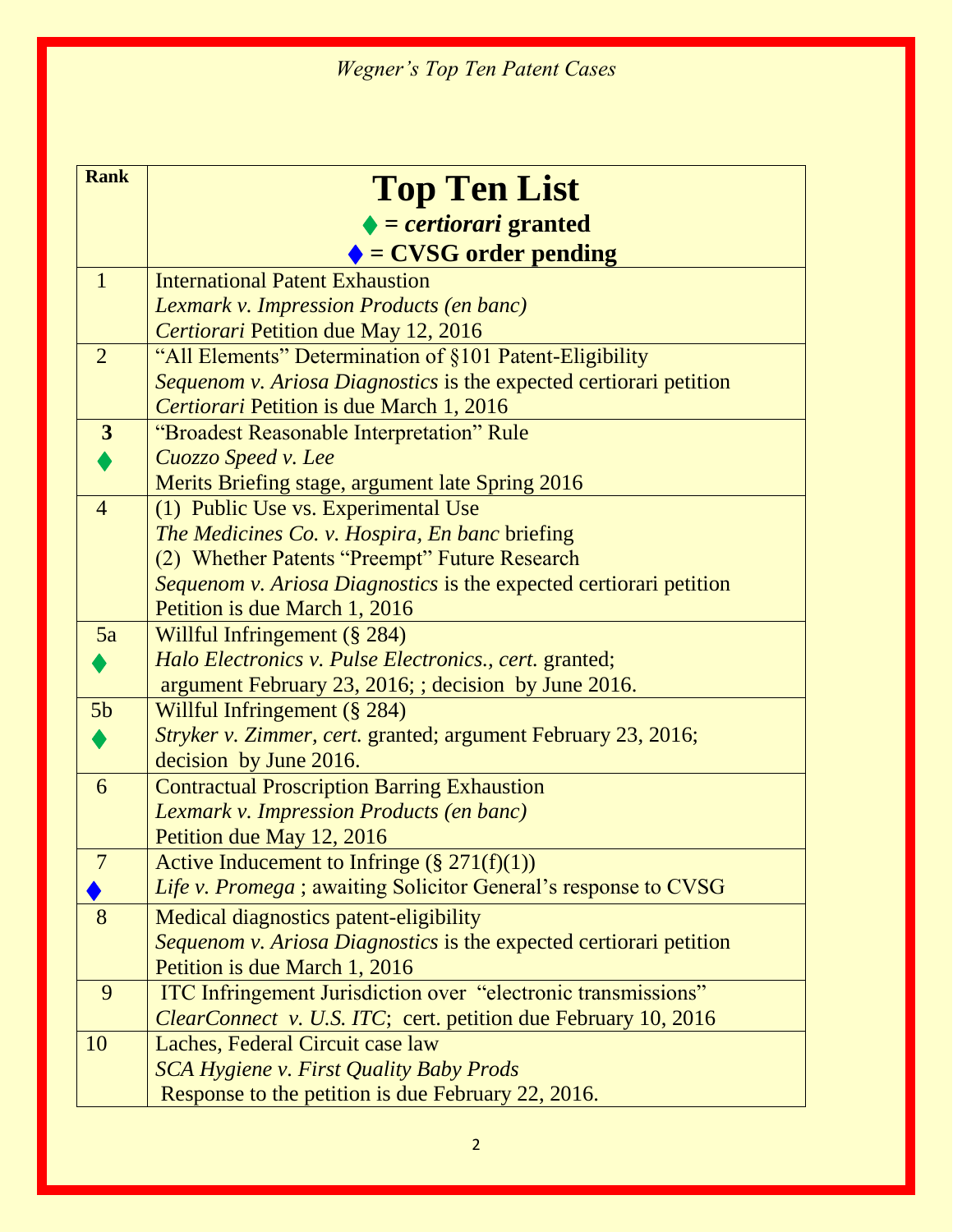# **Other Cases and Issues**

(not ranked by immediacy nor importance

Patent-Eligibility Denial *exclusive of* §§102, 103, 112 denials

cf. *Mayo v. Prometheus* (*no active pending case*)

Claim Indefiniteness with Broad and Narrow Constructions

*Ex Parte Miyazaki; see also Inre Packard* (Plager, J., concurring).

*Nautilus v. Biosig* 

"Nautilus II": Claim Indefiniteness; *certiorari denied*

*OIP v. Amazon.com* 

Section 101 Patent-Eligibility; *certiorari* denied.

Patent-Eligibility Denial *exclusive of* §§102, 103, 112 denials

cf. *Mayo v. Prometheus* (*no active pending case*)

"Knowledge" for Indirect Infringement

*Arthrex, Inc. v. Smith & Nephew Inc.*

Conference February 19, 2016

*SpeedTrack v. Office Depot* 

Federal Circuit standard for *res judicata* vs. other circuits

*Certiorari* **denied** January 11, 2016.

*Fivetech Tech. v. Southco* 

"lexicography and disavowal" standard for claim construction

distributed for conference December 4, 2015

*Medtronic Sofamor Danek v. NuVasive* 

GVR sought Petition granted with GVR remand. in view of *Commil v. Cisco*

*WesternGeco v. Ion Geophysical* 

35 USC § 271(f) extraterritorial patent infringement

*Cert.* petition due Feb. 26, 2015 (extended)

 *continued on the next page*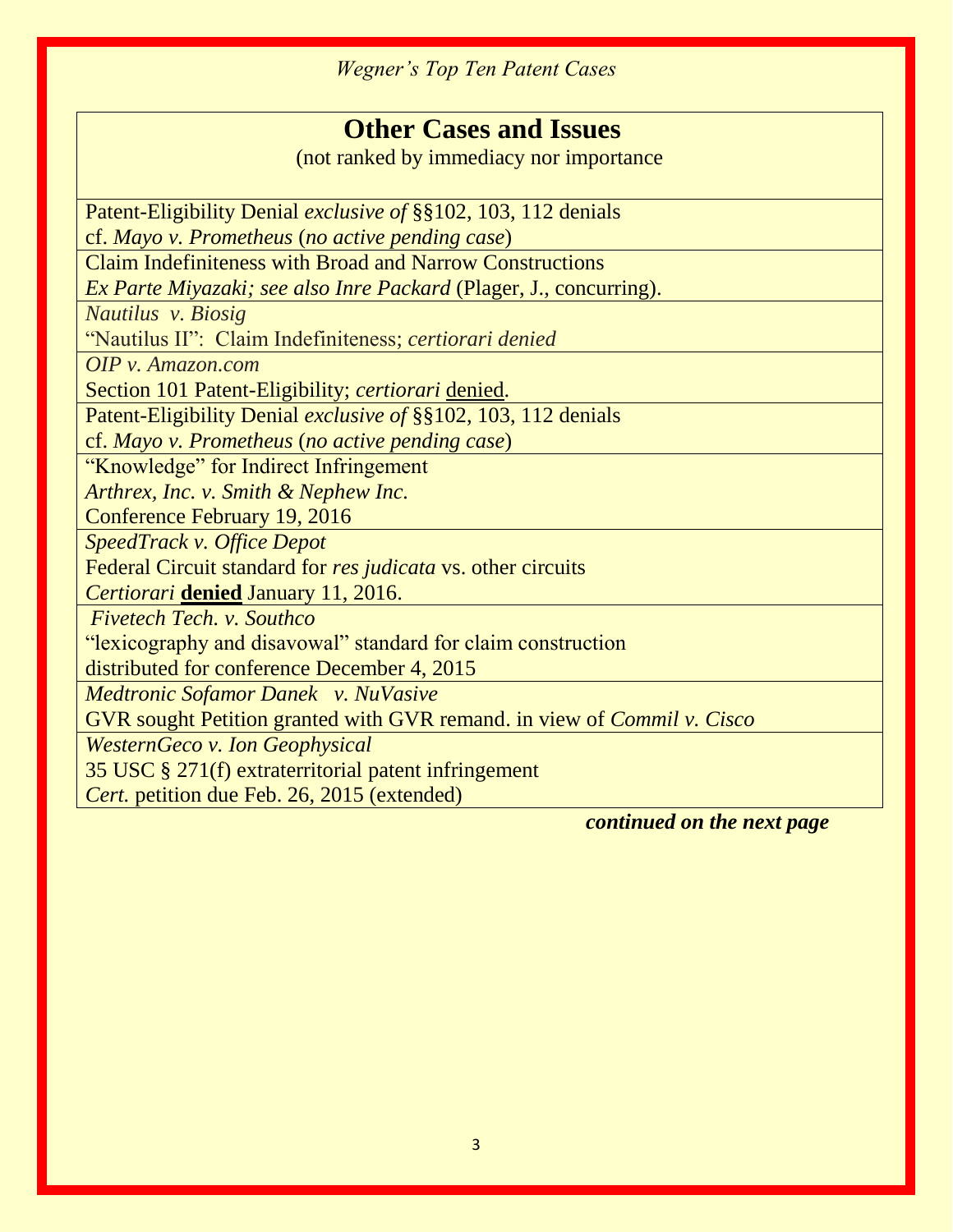# **Other Cases and Issues (***con'd***)**

(not ranked by immediacy nor importance

 *Allergan PLC v. State of New York*  Antitrust violation for refusal to continue sale of soon to expire patented formulation; (Case withdrawn before *certiorari* decision) *MCM Portfolio v. Hewlett-Packard*  Constitutional challenge to inter partes review *Certiorari* petition due March 1, 2016 *ePlus, Inc. v. Lawson Software* Injunction following PTAB Invalidation of the Patent Response to Petition due February 19, 2016 *Retirement Capital Access Management v. U.S. Bancorp* Post-Grant Proceedings Raising § 101 Issue: Response to the petition due March 1, 2016.. Antitrust, Removal of Patented Drug from the Market *Allergan PLC v. State of New York* (Case withdrawn before *certiorari* decision). Design Patent Infringement: *Samsung Electronics v. Apple*  Awaiting Conference "Broadest Reasonable Interpretation" Standard *Interval Licensing v. Lee* Response to petition due March 4, 2016 District Court Jurisdiction of Section 146 Appeals *Biogen MA v. Japanese Foundation for Cancer Research* Awaiting Conference.

.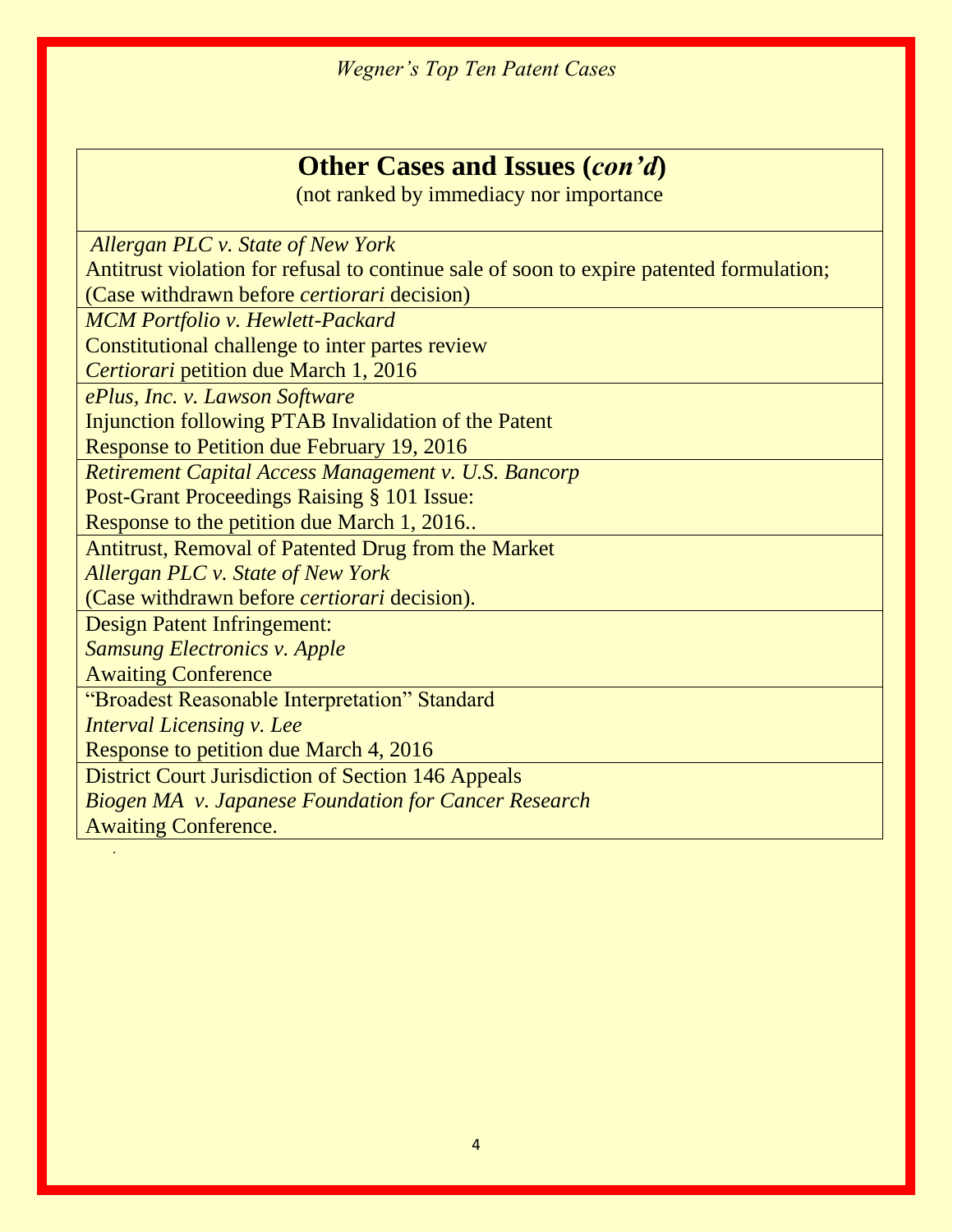**(1) International Patent Exhaustion:** *Is the patent right be "exhausted" upon the first sale by the patentee of a patented item when that item is sold by the patentee anywhere in the world* ("international patent exhaustion") or only where that item is sold in the United States (the current Federal Circuit practice).

**Current Case:** *Lexmark International, Inc. v. Impression Products, Inc*., \_\_ F.3d \_\_ (Fed. Cir. Feb. 12, 2016)(en banc)(Taranto, J.).

*Status:* Petition due May 12, 2016 (unless extended).

**Prior Case Law**: *Kirtsaeng v. John Wiley & Sons, Inc.,* 133 S.Ct. 1351 (2012)(establishing international *copyright* exhaustion); cf. *Jazz Photo Corp. v. Int'l Trade Comm'n,* 264 F.3d 1094 (Fed.Cir.2001) (Newman, J.)(denying international patent exhaustion based upon *Boesch v. Graff*, 133 U.S. 697 (1890)(dicta)(holding had to do with an overseas first party sale by a third party and not by the patentee)).

**Implications:** Establishment of international patent exhaustion would result in severe consequences for the pharmaceutical industry where United States drug prices for patented medicines are far higher than in some other countries which would result in either an increased flow of lower priced "parallel import" drugs or diminishment of sales in other countries to diminish parallel import challenge.

The *en banc* Federal Circuit in *Lexmark* determined that there is *no* international patent exhaustion, despite the Supreme Court holding that there *is* international *copyright* exhaustion in the recent *Kirtsaeng* case.

**Twenty seven thousand words**! The majority opinion in *Lexmark* is a difficult to swallow, nearly 27,000 words – roughly three times the maximum word length for a petition for *certiorari* (which is only 9000 words.)

**The Flawed** *Jazz Photo* **Precedent**: The holding in *Lexmark* is keyed to the Federal Circuit *Jazz Photo* panel opinion, not one of the finest examples of judicial writing. The *Lexmark* majority opinion with its frequent citation to *Jazz Photo*  implies that this case of first impression was carefully thought out and its result was compelled by a *holding* of patent exhaustion from a Supreme Court decision, *Boesch v. Graff,* 133 U.S. 697 (1890)). *See Lexmark,* \_\_ F.3d at \_\_, slip op. at 64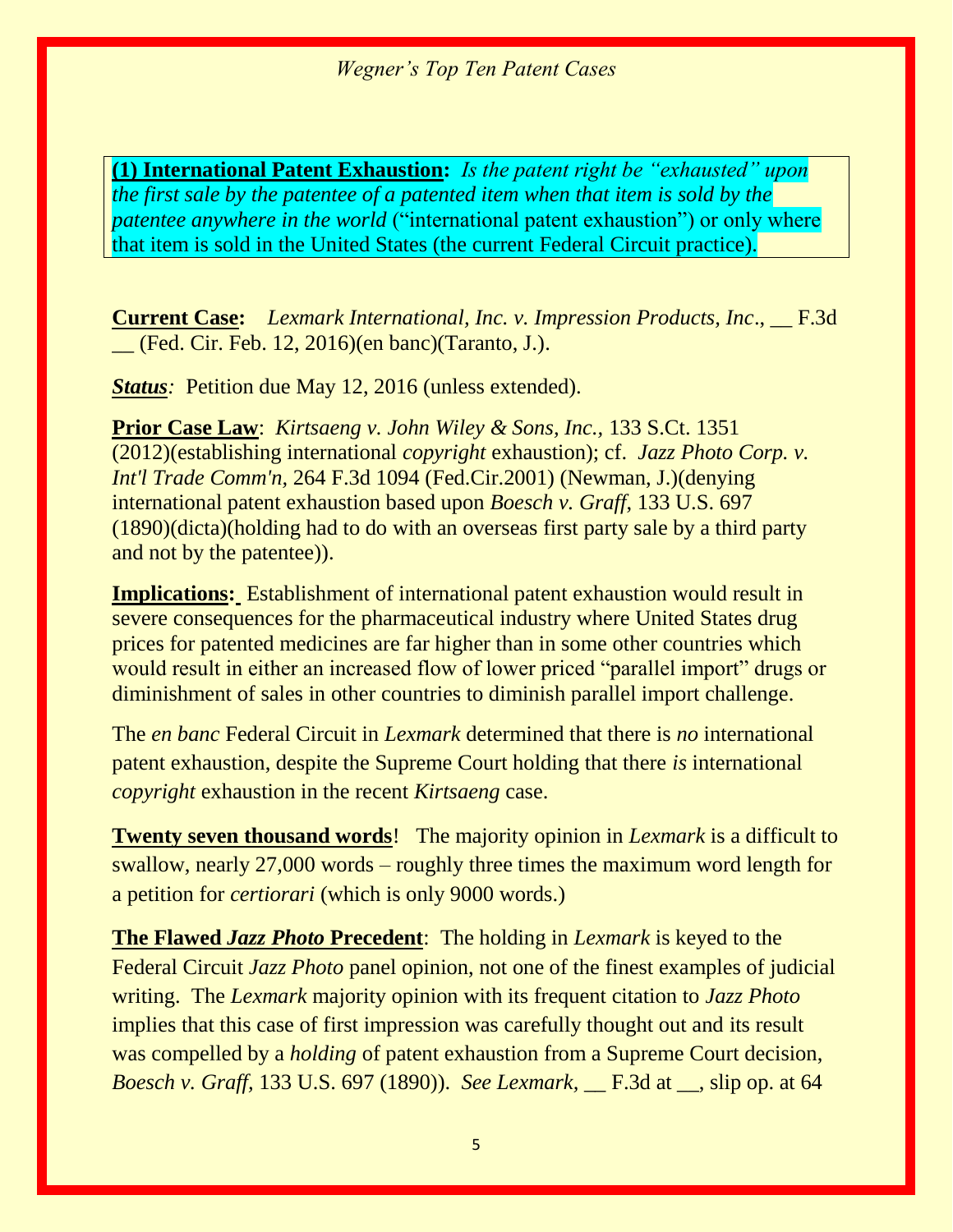("Nor did [the Supreme Court in *Kirtsaeng*] cite, even to distinguish, its own leading case on exhaustion and foreign sales in the patent area, namely, *Boesch*…")

As to any careful reflection or policy arguments entertained by the court in *Jazz Photo,* the answer is that there was *absolutely no discussion whatsoever* of any policy basis or case law other than the *Boesch v. Graff* case which implicitly was cited as a holding for denial of international patent exhaustion.

In fact, the sole basis given for the *Jazz Photo* denial of international patent exhaustion is found in a single sentence constituting less than 50words:

"United States patent rights are not exhausted by products of foreign provenance. To invoke the protection of the first sale doctrine, the authorized first sale must have occurred under the United States patent*. See Boesch v. Graff,* 133 U.S. 697, 701-703 (1890) (*a lawful foreign purchase does not obviate the need for license from the United States patentee before importation into and sale in the United States*)." *Jazz Photo Corp v. International Trade Commission*, 264 F.3d 1094, 1105 (Fed. Cir. 2001)(rationale emphasized).

As to the value of the *holding* in *Boesch v. Graff* the case has absolutely nothing to do with patent exhaustion but instead deals with a first sale by a party having no patent right of any kind. Indeed, the facts of *Boesch v. Graff* have absolutely nothing to do with exhaustion but instead relate to a sale by a prior inventor of patented burners who had no opportunity to gain a patent following the filing of the patentee under the first-to-file patent law of Germany, where a true first inventor who failed to file or was second to file could not obtain a patent but could have a right to make, use and sell the patented invention *independent from the patentee* under Germany's Prior User Right statute.

If anything, the *Lexmark* quotation from *Boesch v. Graff* explains that the sale in Germany of the patented burners was by someone other than the patentee who "*was allowed [to sell the burners] under the laws of [Germany]." Lexmark,* \_\_ F.3d at \_\_, slip op. at 78 (quoting *Boesch v. Graff,* 133 U.S. 697, 703 (1890))("The right which [the German seller] had to make and sell the [patented] burners in Germany *was allowed him under the laws of that country,* and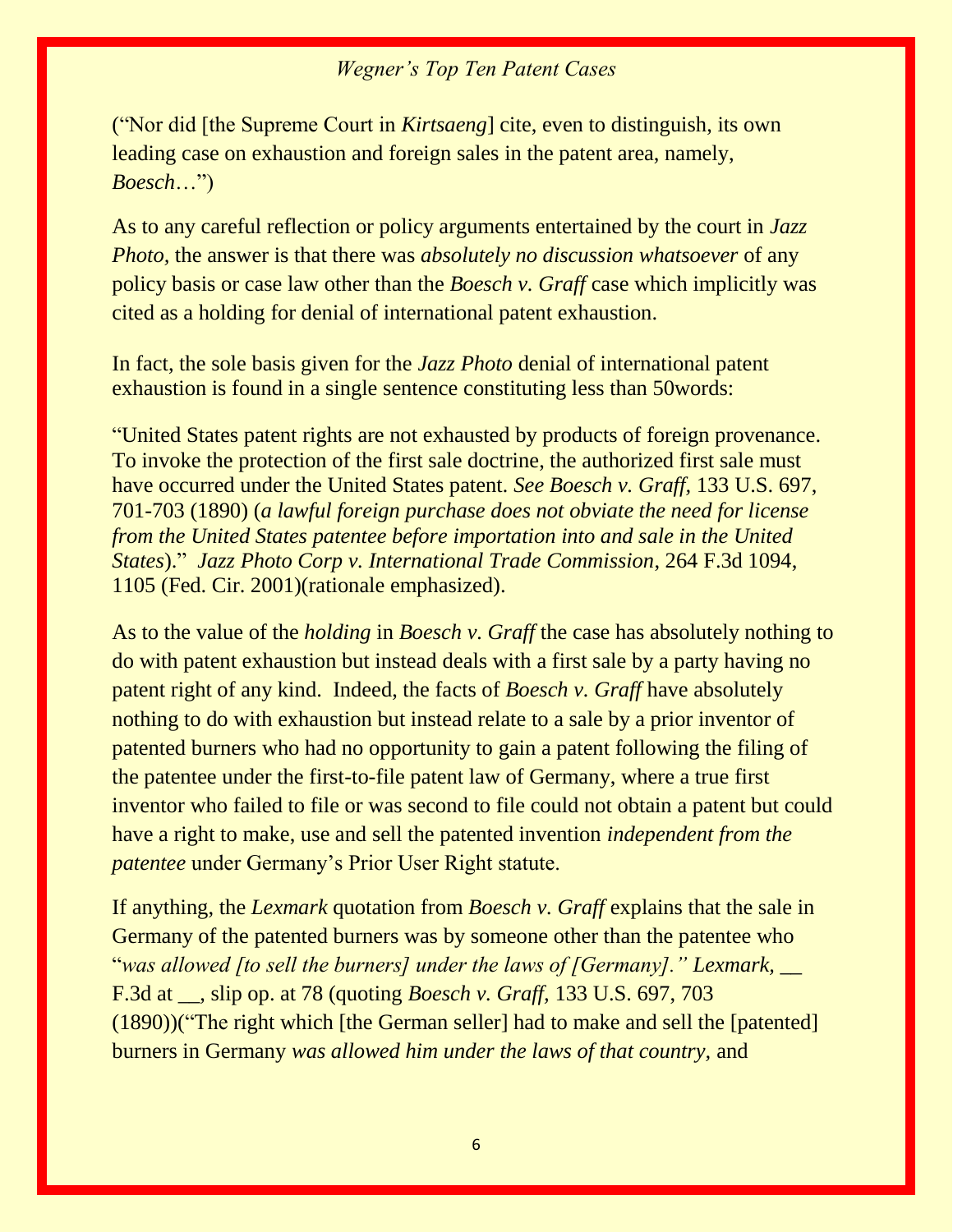purchasers from him could not be thereby authorized to sell the articles in the United States in defiance of the rights of patentees under a United States patent.").

**Common Law Roots**: The majority opinion spends a great deal of time focusing upon the writings of Lord Coke, which were relied upon by the Supreme Court in *Kirtsaeng* to establish international copyright exhaustion. The Federal Circuit has had difficulty in recent years in understanding English precedent as foundation for how the American patent law should be decided. *See* Jeffrey A. Lefstin, *Inventive Application: a History*, 67 Fla. L. Rev. 565 (2015).

#### **(2) "All Elements" Determination of §101 Patent-Eligibility:** *Should*

*determination whether "inventive" subject matter is patent-eligible be determined under the "all elements" rule or may the claimed subject matter be focused upon a single element of the claim?*

**Current Case:** *Sequenom, Inc. v. Ariosa Diagnostics, Inc.,* is the styling of the expected *certiorari* petition due March 1, 2016, from *Ariosa Diagnostics, Inc. v. Sequenom, Inc.,* \_\_ F.3d \_\_ (Fed. Cir. Dec. 2, 2015)(Order denying en banc review), *panel proceedings,* 788 F.3d 1371 (Fed. Cir. 2015).

**Prior Case Law – (a) § 101**: *See* PATENT-ELIGIBILITY, § 8[b][1], *Flook versus the "All Elements" Rule* (discussing *Diamond v. Diehr*, 450 U.S. 175, 188 (1981), distinguishing *Parker v. Flook*, 437 U.S. 584 (1978))*.*

**Prior Case Law –** (b) "All Elements" Rule: "All elements" rule, in PATENT ELIGIBILITY, § 8[b][1], *Flook versus the "All Elements" Rule* (citing *Barrett v. Hall,* 2 F.Cas. 914, 924 (No. 1047)(D. Mass. 1818)(Story, J., riding circuit); *Prouty v. Draper,* 20 F.Cas. 11, 12 (No. 11,446) (D. Mass. 1841)(Story, J.; riding circuit), *aff'd,* 41 U.S. (16 Pet.) 336 (1842)(Taney, C.J.); *Eames v. Godfrey*, 68 U.S. (1 Wall.) 78, 79 (1864); *Water-Meter Co. v. Desper*, 101 U.S. (11 Otto) 332, 335-37 (1879); *Vance v. Campbell*, 66 U.S. (1 Black) 427, 429 (1861); *Eames v. Godfrey*, 68 U.S. (1 Wall.) 78, 79 (1864); *Gould v. Rees*, 82 U.S. (15 Wall.) 187 (1872); *Dunbar v. Myers*, 94 U.S. (4 Otto) 187, 202 (1876); *Water-Meter Co. v. Desper*, 101 U.S. (11 Otto) 332, 335-37 (1879); *Case v. Brown*, 69 U.S. (2 Wall.) 320, 327- 28 (1864); *Gill v. Wells*, 89 U.S. (22 Wall.) 1, 26-30 (1874); *Fuller v. Yentzer*, 94 U.Se. (4 Otto) 288, 297 (1876); *Gage v. Herring*, 107 U.S. (17 Otto) 640, 648 (1882); *Fay v. Cordesman*, 109 U.S. 408, 420-21 (1883); *Rowell v. Lindsay*, 113 U.S. 97, 102 (1885); *Sargent v. Hall Safe & Lock Co.*, 114 U.S. 63, 86 (1885); *Brown v. Davis*, 116 U.S. 237, 252 (1886); *Yale Lock Mfg. Co. v. Sargent*, 117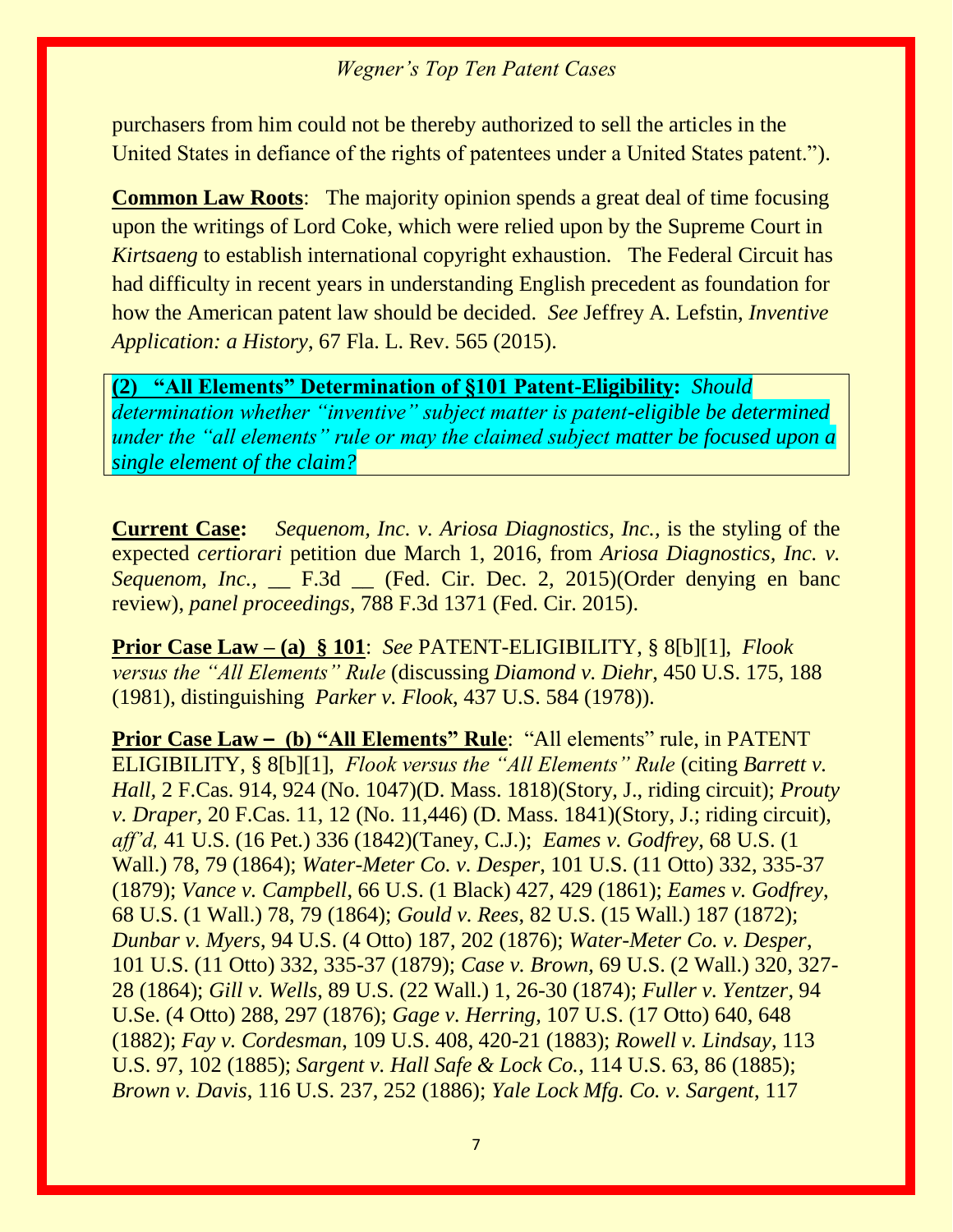U.S. 373, 378 (1886); *McClain v. Ortmayer*, 141 U.S. 419, 425 (1891); *Wright v. Yuengling*, 155 U.S. 47, 52(1894); *Black Diamond Coal Mining Co. v. Excelsior Coal Co.*, 156 U.S. 611, 617-18 (1895); *Cimiotti Unhairing Co. v. American Fur Ref. Co.*, 198 U.S. 399, 410 (1905).)

**Implications**: If a claimed invention including all elements is nonobvious, i.e., "inventive", then grant of a patent does not preempt fundamental or "abstract" technology (apart from the claimed "inventive" combination).

#### (3) *"Broadest Reasonable Interpretation"* **Post-Grant Claim Construction**

*Current Case***:** *Cuozzo Speed Technologies LLC v. Lee,* Supreme Court No. 15-446: The first *Question Presented* asks whether the Federal Circuit erred in concluding that in an *inter partes* review post-grant proceeding, the PTAB may construe claims in an issued patent according to the "broadest reasonable interpretation" standard used for *ex parte* examination as well as pre-Leahy Smith post grant proceedings *versus* the claims' "plain and ordinary meaning". The decision below is styled as *Apotex Inc. v. Daiichi Sankyo, Inc.*, F.3d (Fed.) Cir. 2015)(Taranto, J.)

*Status:* Merits briefing stage. (Cert. granted January 15, 2016.)

**(4) Public vs. Experimental Use; Whether Patents "Preempt" Future Research:**  *Does a patent "preempt" research using the subject matter of the claimed invention for the purpose of study or improvement upon the patented technology?*

**Current Cases: (1) Public vs. Experimental Use**: *The Medicines Co. v. Hospira, Inc.,* Fed. Cir. 2014-1469, *vacated panel opinion,* \_\_ F.3d \_\_ (Fed. Cir. 2015)(Hughes, J.)

**(2)** *Sequenom***:** *Sequenom, Inc. v. Ariosa Diagnostics, Inc.,* is the styling of the expected *certiorari* petition due March 1, 2016, from *Ariosa Diagnostics, Inc. v. Sequenom, Inc.,* F.3d (Fed. Cir. Dec. 2, 2015)(Order denying en banc review), *panel proceedings,* 788 F.3d 1371 (Fed. Cir. 2015) (Supreme Court view that there is no experimental use exception to permit research on a patented invention).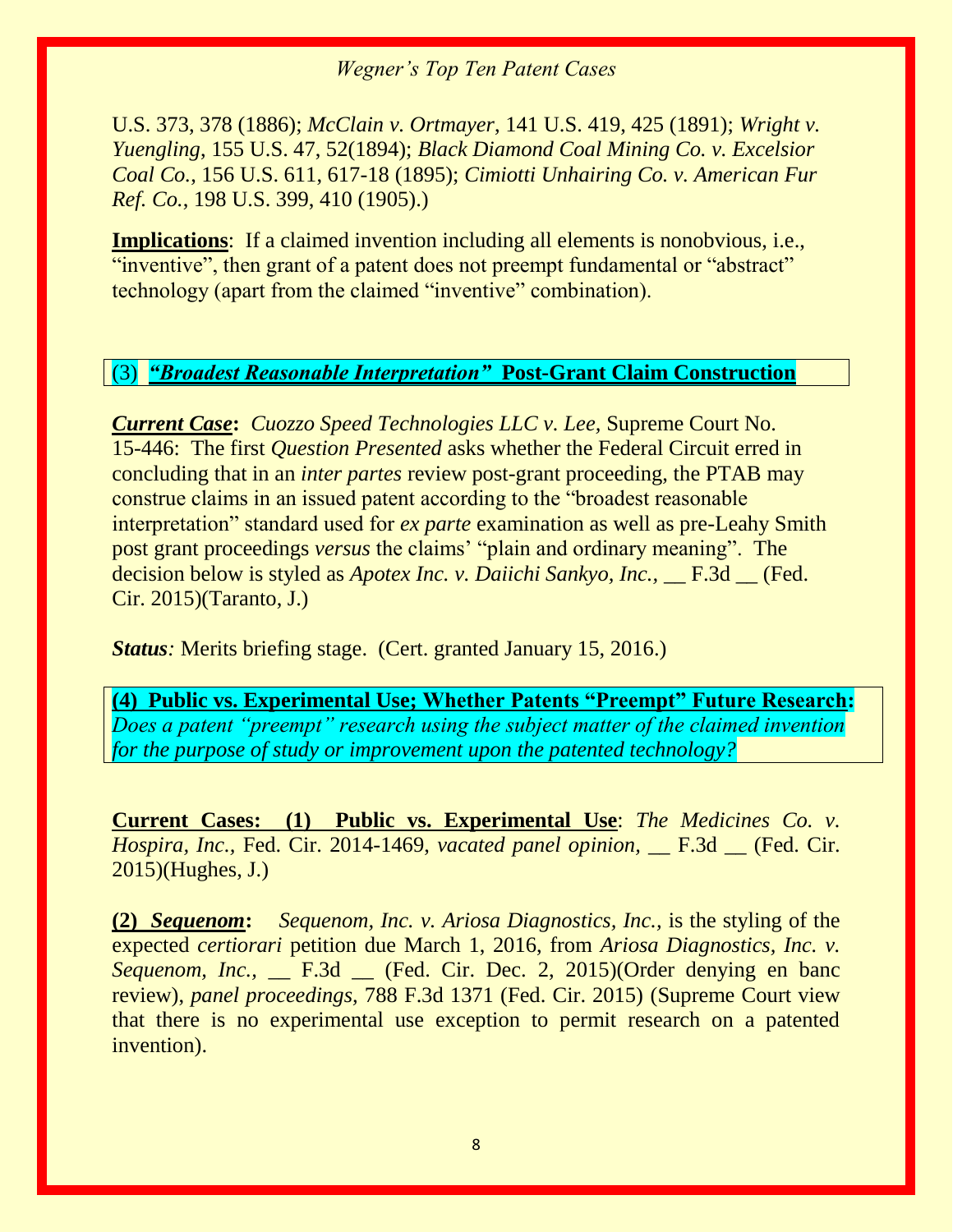#### **(1) Public vs. Experimental Use** *The Medicines Co. v. Hospira*

*Issues to be Briefed in Medicines Company:* "(a) Do the circumstances presented here constitute a commercial sale under the on-sale bar of 35 U.S.C. § 102(b)?

*"*(i) Was there a sale for the purposes of § 102(b) despite the absence of a transfer of title?

"(ii) Was the sale commercial in nature for the purposes of  $\S$  102(b) or an experimental use?

(b) Should this court overrule or revise the principle in *Special Devices, Inc. v. OEA, Inc*., 270 F.3d 1353 (Fed. Cir. 2001), that there is no 'supplier exception' to the on-sale bar of 35 U.S.C.  $\S 102(b)$ ?"

(The now vacated panel opinion quote with approval from *Special Devices*: "A 'sale' under th[e on-sale bar] occurs when the parties offer or agree to reach 'a contract . . . to give and pass rights of property for consideration which the buyer pays or promises to pay the seller for the thing bought or sold.'" *Special Devices,*  270 F.3d at 1355 (quoting *Zacharin v*. *United States,* 213 F.3d 1366, 1370 (Fed. Cir. 2000))). )

*Status:* The Hospira opening brief is due Dec 28, 2015; the Medicines Company's responsive brief is Due Jan. 27, 2016; the Hospira Reply Brief is due 15 days later. Oral argument will be at some point in 2016.

*Significance of Medicines Company for Newly Drafted Patent Applications: Medicines v. Hospira* deals with a fact pattern under the *old law* prior to the *Leahy Smith America Invents Act.* It is thus not an interpretation of the present statute that denies novelty where an invention "was  $***$  in public use  $***$  or otherwise available to the public before the [applicant's] effective filing date[.]" *Leahy Smith America Invents Act,* 35 USC § 102(a)(1).

*A Technology-Free* **cert***. -worthy case:* For a technologically-challenged Court that nevertheless wants to stay involved in patent issues, "experimental use" and related themes are policy-rich areas that are apt to be explored by the Supreme Court, as seen when it revised the standard for "public use", denying an "experimental" exception in its less than landmark "ready for patenting" decision in *Pfaff v*. *Wells Elecs*., *Inc*., 525 U.S. 55, 67-68 (1998), a seemingly unique case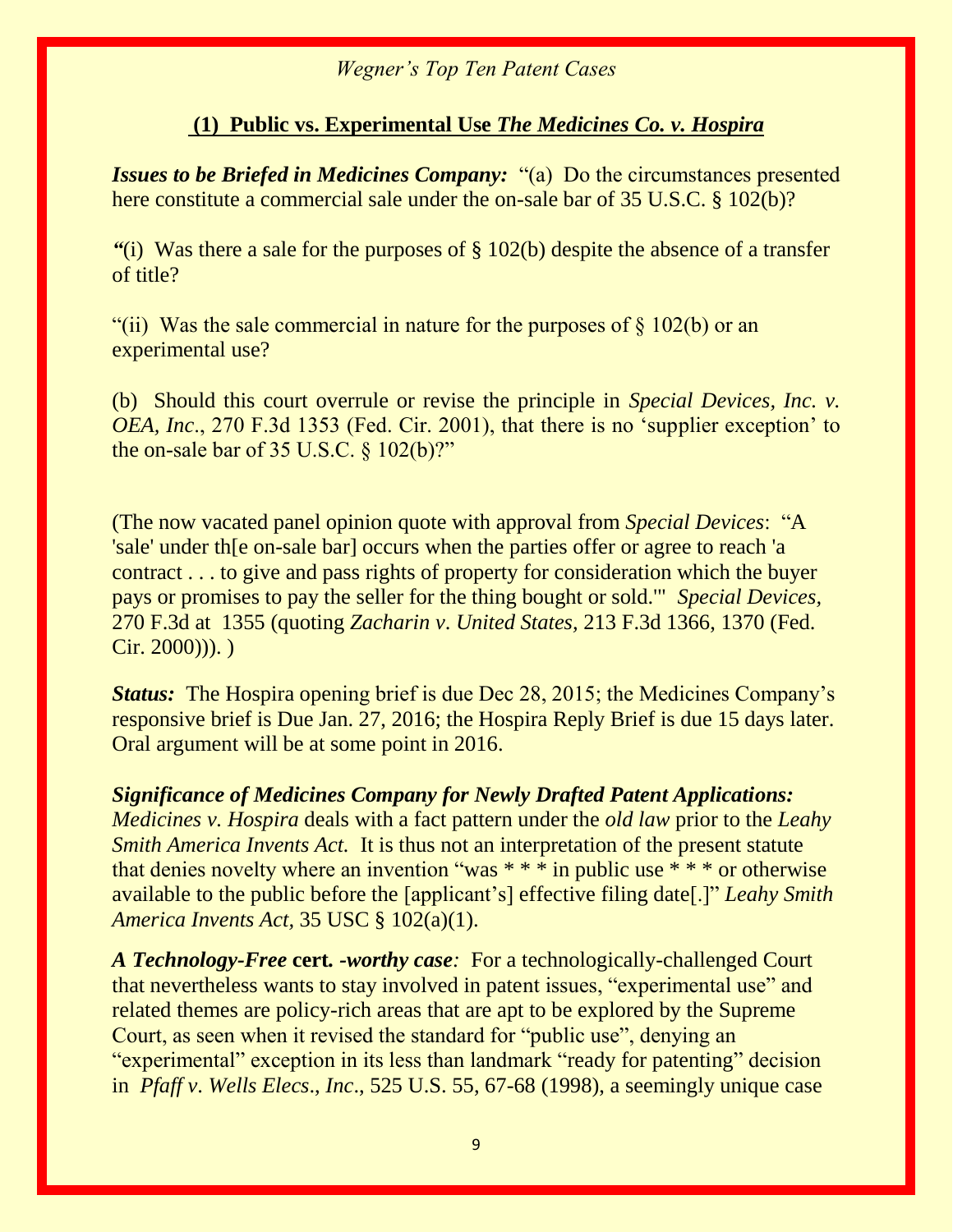in the context of the Federal Circuit dealing with patentability where the Federal Circuit had reached a conclusion of invalidity that was then *affirmed,* albeit with a different rationale.

*Double, double, toil and trouble***:** Surprisingly, the panel opinion was *unanimous,*  hardly the type of scenario to attract *en banc* review. To the extent that the *en banc* court now issues a highly divided opinion, this might be just the seasoning to this case to create basis for grant of *certiorari.*

#### **The Federal Circuit's Difficulty with understanding "Experimental Use":**

"Experimental use" in any context, but including "public use", has long troubled the Federal Circuit, yet the *en banc* court has refrained from clarification, particularly in the very troubling progeny of the *Deuterium* case; *see Federal Circuit Case Law that Patents Do Preempt Research, infra.*

#### **(2) Research Preemption (***Ariosa***)**

**Current Case**: *Sequenom, Inc. v. Ariosa Diagnostics, Inc.,* is the styling of the expected *certiorari* petition due March 1, 2016, from *Ariosa Diagnostics, Inc. v. Sequenom, Inc.,* \_\_ F.3d \_\_ (Fed. Cir. Dec. 2, 2015)(Order denying en banc review), *panel proceedings,* 788 F.3d 1371 (Fed. Cir. 2015) (Supreme Court view that there is no experimental use exception to permit research on a patented invention).

**Prior Case Law that Patents do not Preempt Research**: *Whittemore v. Cutter*, [29 F. Cas. 1120 \(C.C.D. Mass. 1813\)](http://web2.westlaw.com/find/default.wl?mt=208&db=349&tc=-1&rp=%2ffind%2fdefault.wl&findtype=Y&ordoc=0327141183&serialnum=1800139587&vr=2.0&fn=_top&sv=Split&tf=-1&pbc=1CB7E4D8&rs=WLW12.10) (No. 17,600) (Story, J.)(riding circuit) ("[I]t could never have been the intention of the legislature to punish a man, who constructed such a machine merely for [scientific] experiments, or for the purpose of ascertaining the sufficiency of the machine to produce its described effects.").

**Federal Circuit Case Law that Patents Do Preempt Research:** *See* PATENT-ELIGIBILITY, § 3[c], *Deuterium Ghost at the Federal Circuit* (citing *Deuterium Corp. v. United States*, 19 Cl.Ct. 624 (Cl.Ct.1990)(Rader, J.), followed, *Embrex v. Service Eng'g Corp*., 216 F.3d 1343 (Fed.Cir.2000) (Rader, J., concurring); *see also Madey v. Duke Univ.,* 307 F.3d 1351 (Fed.Cir.2002)(Gajarsa, J.)(dictum); *Integra Lifesciences I, Ltd. v. Merck KGaA*, 331 F.3d 860, 863 n.2 (Fed. Cir. 2003), *rev'd sub nom Merck KGaA v Integra Lifesciences I, Ltd.,* 545 U.S. 193 (2005)(discussed in Wegner, *Post*-Merck *Experimental Use and the "Safe Harbor,"* 15 Fed. Cir. B.J. 1 (2005)).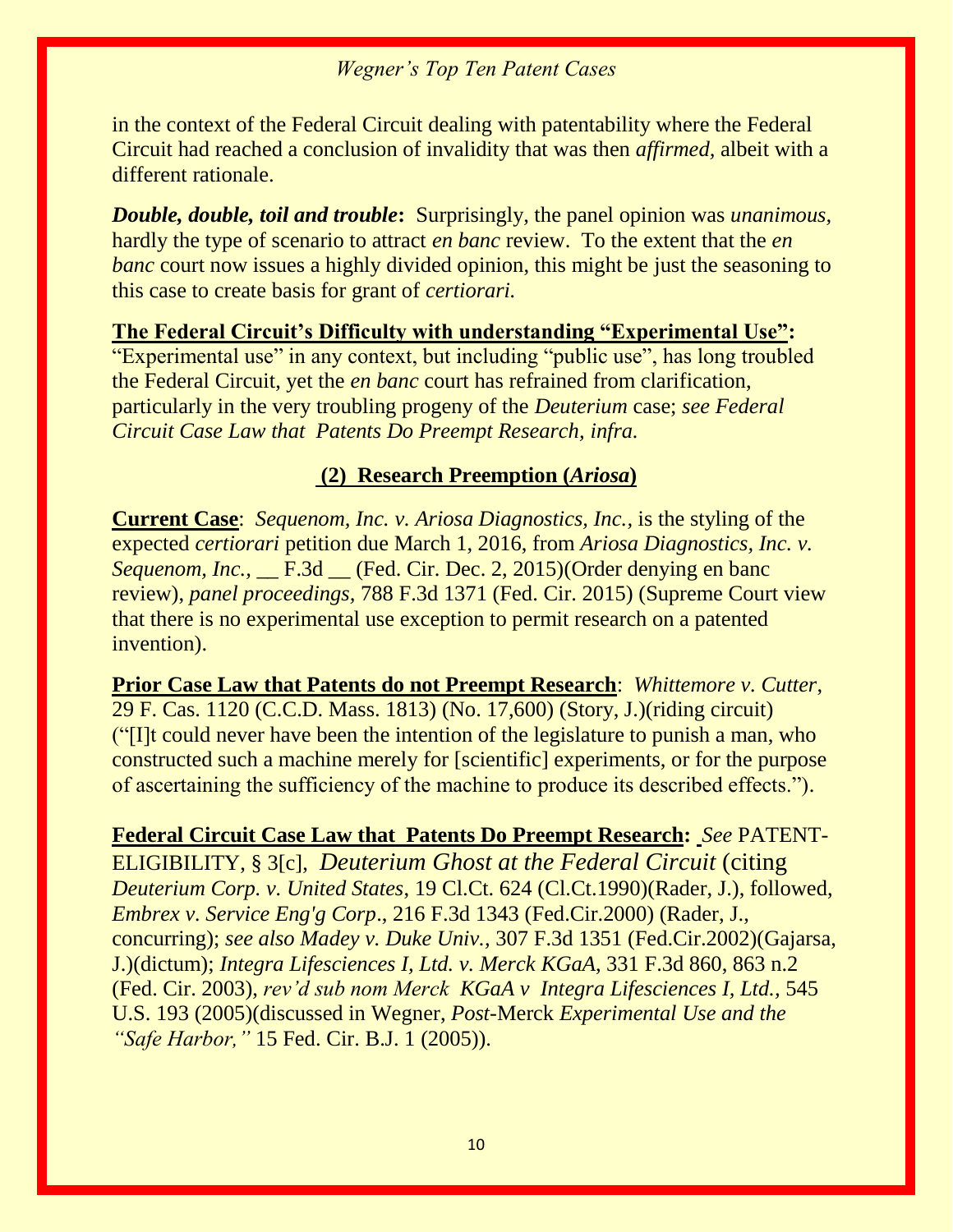**Implications:** If the answer to the question is "no" – that patents do *not* preempt research – then the argument in *Mayo, Alice* and other recent cases vanishes that a patent "preempts" research.

#### **(5)****Willful Infringement (§ 284):** *Should a Willful Patent Infringement Determination be based upon a Rigid Two Part test?*

♦ **Current Cases now at the Supreme Court:** *Halo Electronics, Inc. v. Pulse Electronics, Inc*., S.Ct. No. 14-1513 (*cert.* granted); *Stryker Corp. v. Zimmer, Inc.*, No. 14-1520 (*cert*. granted). Consolidated oral argument is scheduled for February 23, 2016; merits decision by the end of June 2016.

*First Question Presented in Halo***: "**Whether the Federal Circuit erred by applying a rigid, two-part test for enhancing patent infringement damages under 35 U.S.C. § 284, that is the same as the rigid, two part test this Court rejected last term in *Octane Fitness, LLC v. ICON Health & Fitness, Inc.*, 134 S. Ct. 1749 (2014) for imposing attorney fees under the similarly worded 35 U.S.C. § 285."

#### *First Question Presented in Stryker Corp. v. Zimmer, Inc.***, No. 14-1520:**

"The Patent Act provides that district courts "may increase . . . damages up to three times the amount found or assessed." 35 U.S.C. § 284. Despite this permissive and discretionary language, the Federal Circuit requires, as a prerequisite to awarding enhanced damages under § 284, that a patentee prove by clear and convincing evidence that infringement was "willful," meaning both that (1) there was an objectively high likelihood that the infringer's actions constituted infringement, and (2) this likelihood was either known or so obvious that it should have been known to the accused infringer.

"The [first question presented is] Has the Federal Circuit improperly abrogated the plain meaning of 35 U.S.C. § 284 by forbidding any award of enhanced damages unless there is a finding of willfulness under a rigid, two-part test, when this Court recently rejected an analogous framework imposed on 35 U.S.C. § 285, the statute providing for attorneys' fee awards in exceptional cases?"

**Implications:** Reversal of the current Federal Circuit case law will make it easier to award enhanced damages for willful infringement.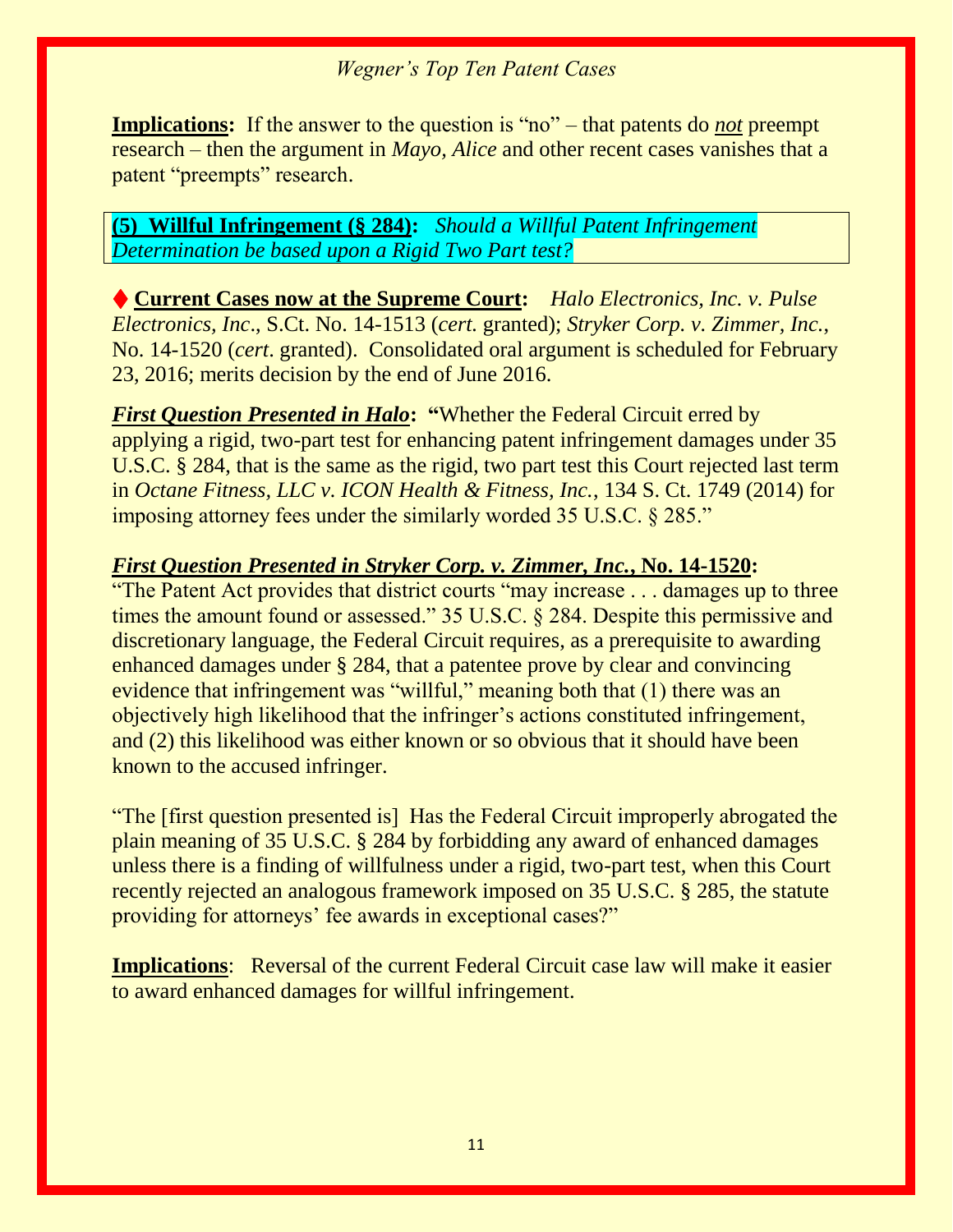#### **(6) Contractual Provision to Block Exhaustion:**

**Current Case:** *Lexmark International, Inc. v. Impression Products, Inc*., \_\_ F.3d \_\_ (Fed. Cir. Feb. 12, 2016)(en banc)(Taranto, J.); *see* Top Ten No. (1),, *supra*.

*Status*: Petition due May 12, 2016 (unless extended).

**(7) "Active Inducement" to Infringe (§ 271(f)(1)):** *Can a single party who creates one component of a patented combination in the United States and then that same single party creates the patented combination offshore be guilty of infringement of the combination under a theory of "active inducement" under 35 USC § 271(f)(1)?*

**Current Case:** *Life Techs. Corp. v. Promega Corp.,* Supreme Court No. 14-1538, opinion below, *Promega Corp. v. Life Techs. Corp.,* 773 F.3d 1338 (Fed. Cir., 2014)(Chen, J.). Tthe first *Question Presented* is "[w]hether the Federal Circuit erred in holding that a single entity can 'actively induce' *itself* to infringe a patent under  $35 \text{ U.S.C. }$ §  $271(f)(1)$ ." (emphasis added)

*Status*: The Solicitor General was asked for his views in a CVSG order dated October 5, 2015. It is likely that the Solicitor General's brief will be filed in Spring 2016, perhaps in time for a vote before the end of the Term at the end of June 2016.

**Prior Case Law:** Contributory infringement was spawned more than 140 years ago in *Wallace v. Holmes*, 29 F.Cas. 74 (No. 17,100) (CC Conn.1871), as a courtfashioned way for a patentee to sue a third party who supplies a component of the patented invention to numerous third parties, because it would be impossible or next to impossible as a practical matter to sue each of the individual direct infringers. There has never been a prior appellate holding of active inducement other where a third party is induced to infringe.

**Implications**: This case represents yet another bold stroke by the Federal Circuit to expand the scope of American patent rights to cover extraterritorial activity.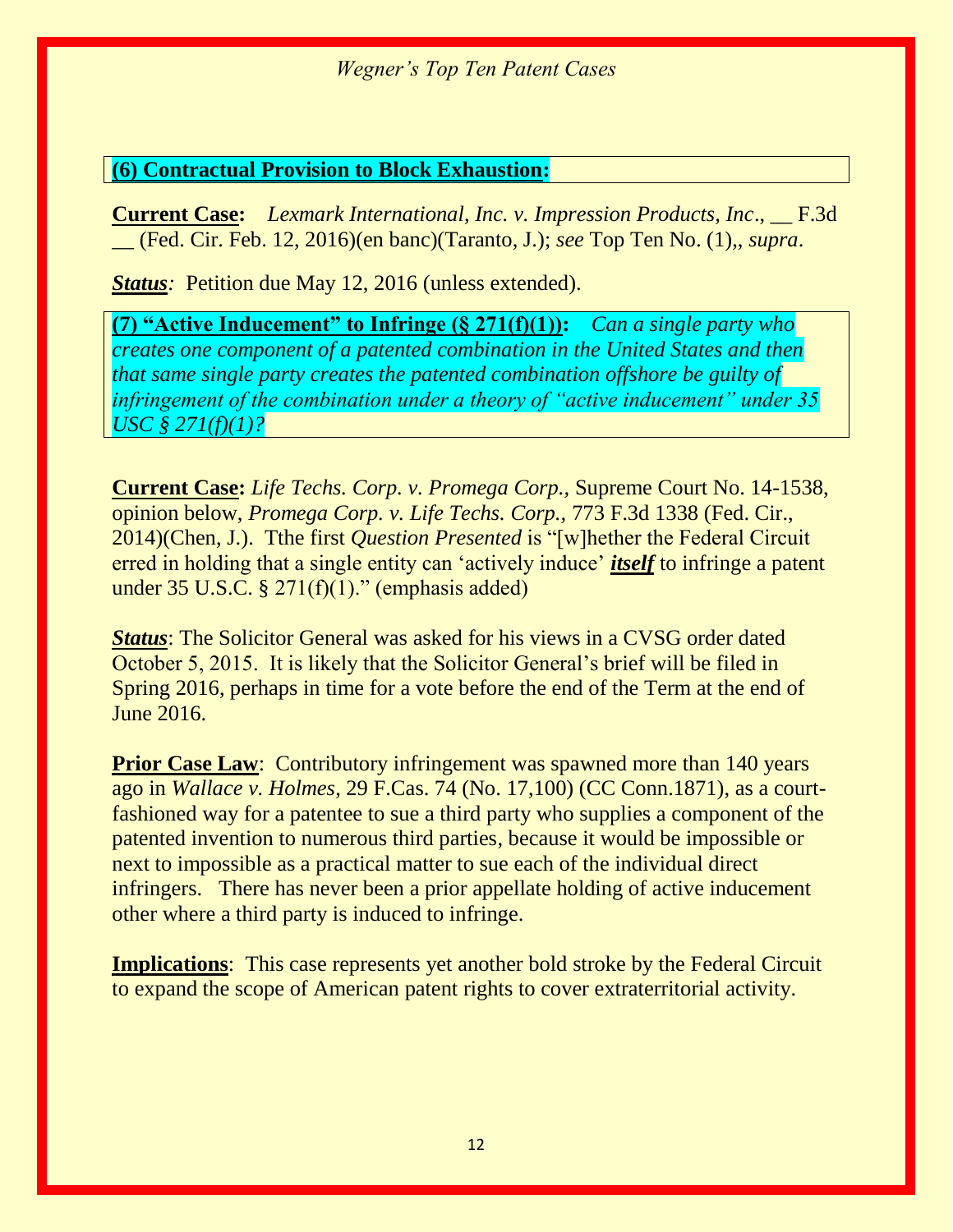**(8) Medical diagnostics patent-eligibility:** *To what extent should patent eligibility include medical diagnostics?* 

*Current Case: Sequenom, Inc. v. Ariosa Diagnostics, Inc.,* is the styling of the expected *certiorari* petition.

*Status:* Petition is due March 1, 2016

**(9) ITC Jurisdiction Beyond "Articles" (Electronic transmissions)**: *The appellate court determined that the ITC, having has jurisdiction to exclude infringing "articles", does not permit exclusion of instant "electronic transmission of digital data".*

*Current Case***:** *ClearConnect Operating, LLC v. U.S. Int'l Trade Comm'n,*  F.3d (Fed. Cir. Nov. 10, 2015)(Prost, C.J.).

*Status:* Petition for *certiorari* was due February 10, 2016.

*Discussion:* Likelihood of *certiorari* review is heightened by the spirited dissent of the third member of the panel:

"Today's culture, as well as today's economy, are founded on advances in science and technology. As the Industrial Revolution advanced, and recognizing the importance to the nation of technology-based industry, the Tariff Acts of 1922 and 1930 were enacted to provide additional support to domestic industries that dealt in new and creative commerce, by providing an efficient safeguard against unfair competition by imports that infringe United States patents or copyrights. The International Trade Commission correctly applied the Tariff Act and precedent to encompass today's forms of infringing technology.

"The new technologies of the Information Age focus on computer-implemented methods and systems, whose applications of digital science provide benefits and conveniences not imagined in 1922 and 1930. Throughout this evolution, Section 337 served its statutory purpose of facilitating remedy against unfair competition, by providing for exclusion of imports that infringe United States intellectual property rights."

*ClearConnect ,* \_\_ F.3d at \_\_ (Newman, J., dissenting)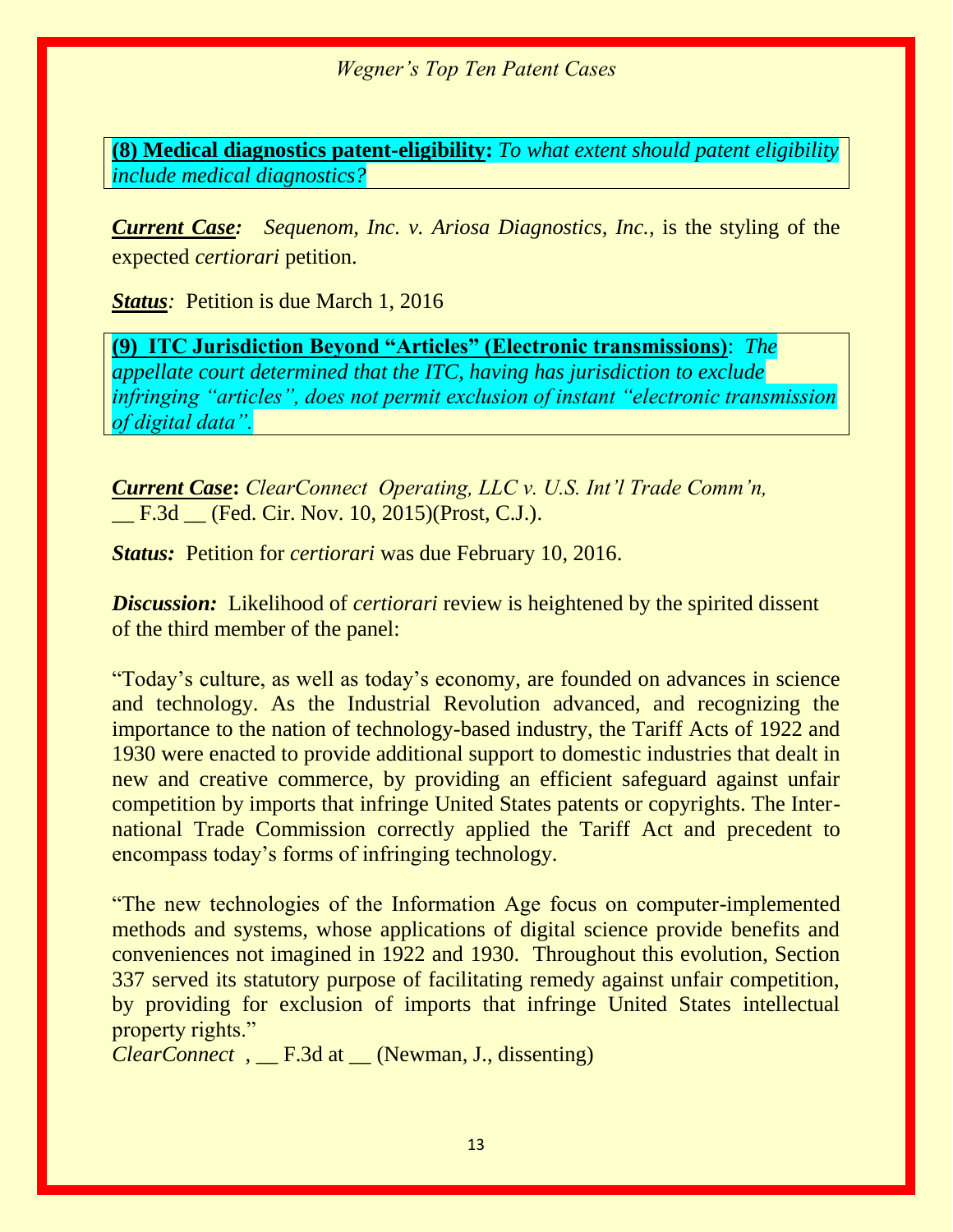**(10) Medical diagnostics patent-eligibility:** *To what extent should patent eligibility include medical diagnostics? .*

**Current Case:** *Sequenom, Inc. v. Ariosa Diagnostics, Inc.,* is the styling of the expected *certiorari* petition due March 1, 2016, from *Ariosa Diagnostics, Inc. v. Sequenom, Inc.,* \_\_ F.3d \_\_ (Fed. Cir. Dec. 2, 2015)(Order denying en banc review), *panel proceedings,* 788 F.3d 1371 (Fed. Cir. 2015)

### **Other Cases and Issues**

This is *the beginning* of a *separate* list of important issues with a particular focus upon cases at the Supreme Court that are pending but where *certiorari* has not so far been granted.

Issues before the Supreme Court *on petition* are generally (but not always) included in *this* section and not the "Top Ten" because, absent extraordinary circumstances, the chances for grant of review are slim. (Issues which stand as important, with or without grant of review, are included in the main list.)

Merely because an issue is very important does not mean that either the Supreme Court will grant *certiorari* or even that the *en banc* Federal Circuit will hear an appeal:

In the first instance, the issue must be properly framed, either as a *Question Presented* in a *certiorari* petition (or as an issue in a petition for Federal Circuit rehearing *en banc*)*.* Many cases involve the failure of the petitioner to properly frame the issue in a *Question Presented.* Too often, *multiple* issues are presented

14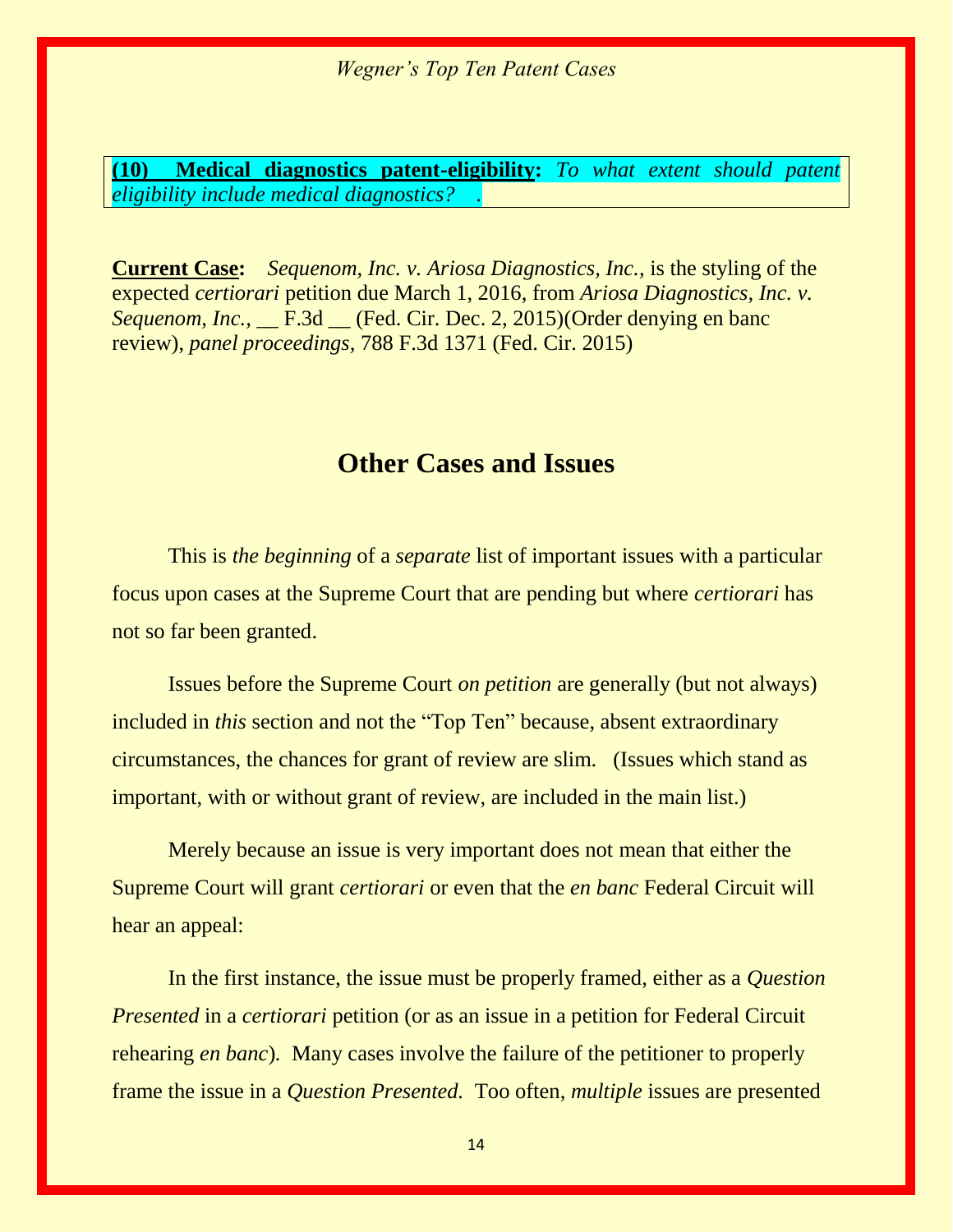in plural *Questions Presented* to dilute an important issue. Even where there is a conflict amongst decisions, the split is not properly identified.

Even where Supreme Court counsel are involved, the Supreme Court never grants more than a handful of petitions each year – less than one hundred – out of the many thousands that are presented. If success is measured by the grant of a petition, the success rate is at the one percent order of magnitude.

Even where a brilliant Supreme Court team puts together what seems to be the best possible petition, one that is definitely *certiorari* worthy, the Court may deny review, as it did in the case of *Eolas Technologies Inc. v. Microsoft Corp*., 399 F.3d 1325 (2005); subsequently, in a slightly different presentation of the issues certiorari *was* granted and the appeal was successful in *Microsoft Corp. v. AT & T Corp*., 550 U.S. 437 (2007).

#### **Patent-Eligibility Denial** *exclusive of* **§§102, 103, 112 denials:**:

Is there subject matter within the statutory categories of § 101 that should be denied patent-eligibility under §101 case law that is not also denied under patentability provisions of §§ 102, 103, 112? Should the Patent Office confine its initial § 101 determination until after full examination under §§102, 103, 112?

#### **Current Case**: None.

**Prior Case**: In *Mayo Collaborative Services v. Prometheus Laboratories, Inc.,* 132 S.Ct. 1289 (2012), the Court declined the Government view that it should focus a validity determination on patentability issues under 35 USC §§ 102, 103, 112 instead of Section 101:

"[T]he Government argues that virtually any step beyond a statement of a law of nature itself should transform an unpatentable law of nature into a potentially patentable application sufficient to satisfy §101's demands. Brief for United States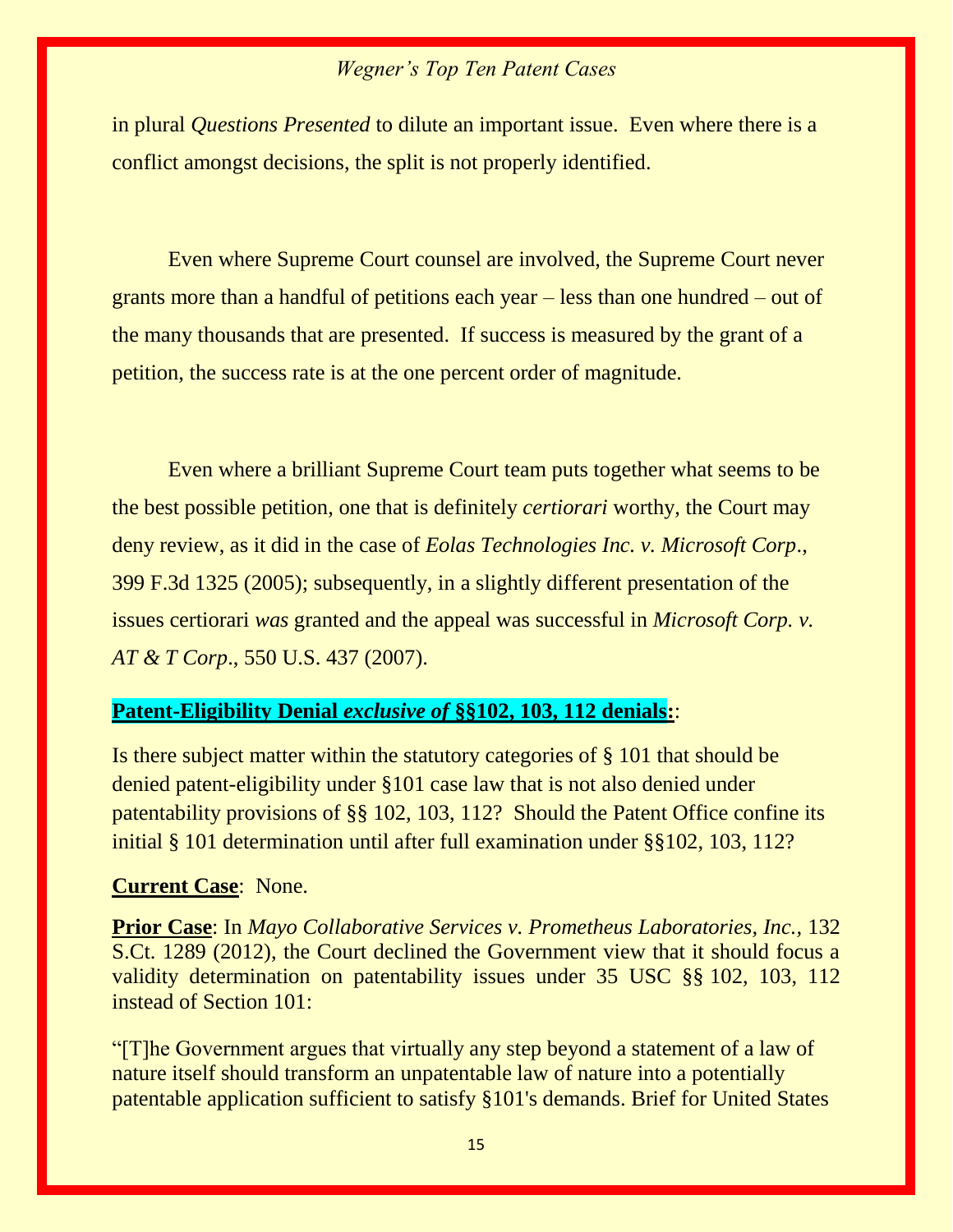as *Amicus Curiae.* The Government does not necessarily believe that claims that (like the claims before us) extend just minimally beyond a law of nature should receive patents. But in its view, other statutory provisions—those that insist that a claimed process be novel, 35 U. S. C. §102, that it not be 'obvious in light of prior art,'  $\{103, \text{ and that it be 'full}[y], \text{clear}[ly], \text{concise}[ly], \text{and exactly'} described,$ §112—can perform this screening function. In particular, it argues that these claims likely fail for lack of novelty under §102.

 "This approach, however, would make the 'law of nature' exception to §101 patentability a dead letter. The approach is therefore not consistent with prior law. The relevant cases rest their holdings upon section 101, not later sections. [citing *Bilski*; *Diehr; Flook; Benson*] See also H.R. Rep. No. 1923, 82d Cong., 2d Sess., 6 (1952) ('A person may have 'invented' a machine or a manufacture, which may include anything under the sun that is made by man, *but it is not necessarily patentable under section 101* unless the conditions of the title are fulfilled' (emphasis added[ by the Court])).

 "We recognize that, in evaluating the significance of additional steps, the §101 patent-eligibility inquiry and, say, the §102 novelty inquiry might sometimes overlap. But that need not always be so. And to shift the patent eligibility inquiry entirely to these later sections risks creating significantly greater legal uncertainty, while assuming that those sections can do work that they are not equipped to do."

**Implications**: The approach suggested by the Government would provide a more objective determination of patentability. Independent of the Supreme Court preference for a Section 101 determination, quare, should the Patent Office as a first step examine claims for patentability (§§ 102, 103, 112) *before* any consideration of Section 101?

#### **Laches, Federal Circuit case law**

*Current Case***:** *SCA Hygiene Prods. Aktiebolag v. First Quality Baby Prods.,LLC,*  S.Ct. No. 15-927, *opinion below,* \_\_ F.3d \_\_ (Fed. Cir. Sept. 18, 2015)(en banc), asks whether Federal Circuit patent laches law consistent with the Supreme Court copyright laches case*, Petrella v. Metro-Goldwyn-Mayer, Inc.,* 134 S.Ct. 1962 (2014).

*Status:* Response to the petition is due February 22, 2016.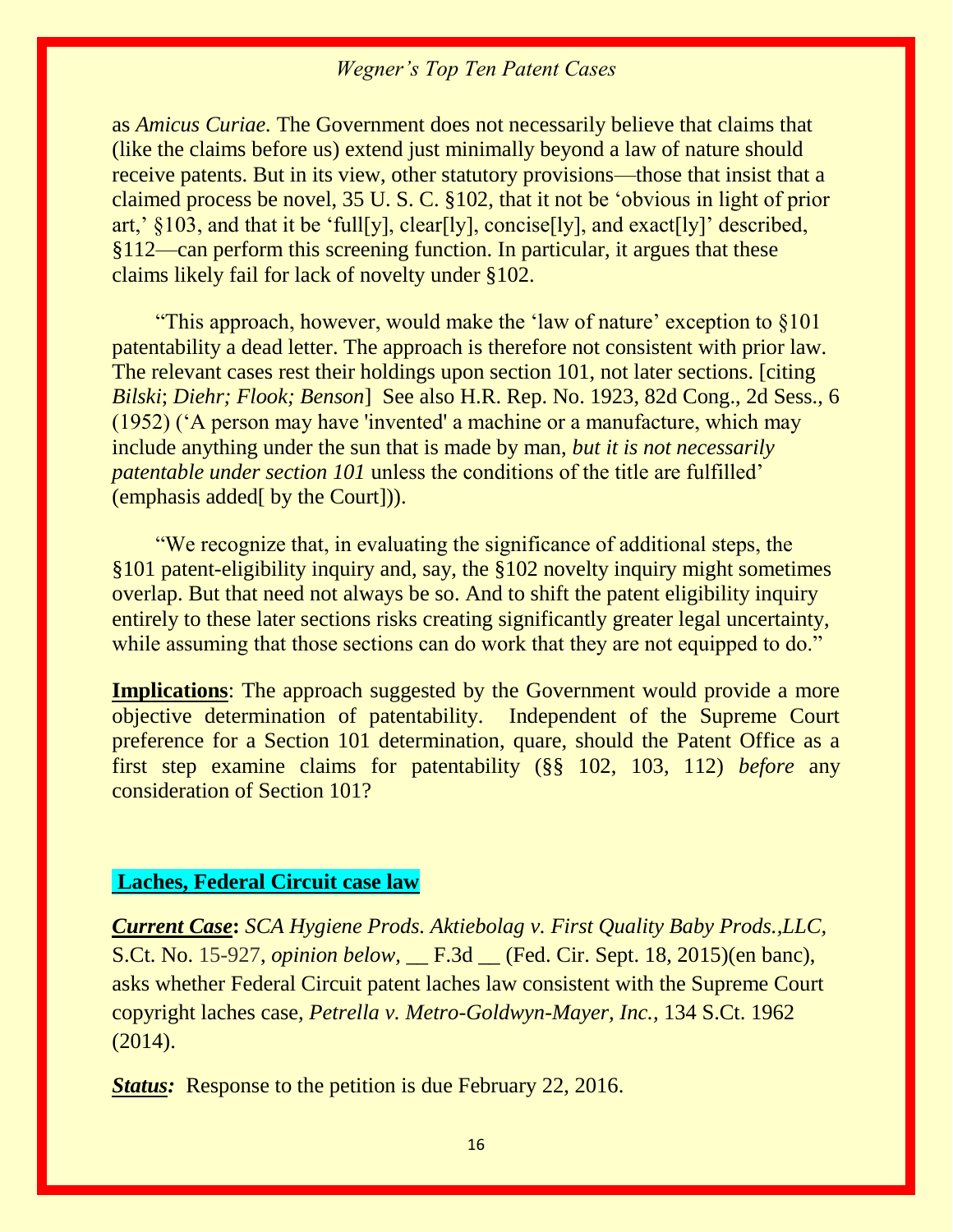**Split En Banc Opinion interpreting** *Petrella***:** The 6-5 *en banc* majority opinion split the court between a majority opinion of Prost, C.J. (joined by Newman, Lourie, Dyk, O'Malley, Reyna, JJ.), and an opinion by Hughes, J. (joined by Moore, Wallach, Taranto, Chen, JJ., concurring-in-part and dissenting-in-part).

The majority opinion explains that the en banc court was convened "to resolve whether, in light of the Supreme Court's recent decision in *Petrella v. Metro-Goldwyn-Mayer, Inc.*, 134 S. Ct. 1962 (2014), laches remains a defense to legal relief in a patent infringement suit. We conclude that Congress codified a laches defense in 35 U.S.C. § 282(b)(1) that may bar legal remedies. Accordingly, we have no judicial authority to question the law's propriety. Whether Congress considered the quandary in *Petrella* is irrelevant—in the 1952 Patent Act, Congress settled that laches and a time limitation on the recovery of damages can coexist in patent law. We must respect that statutory law."

**Implications**: No matter the outcome, *SCA Hygience* is a black eye for the Federal Circuit as a court established to provide a uniform body of case law in the patent field. It reaches a conclusion as to laches that differs from *Petrella v. Metro-Goldwyn-Mayer, Inc.,* 134 S.Ct. 1962 (2014)(copyright law) and does so in badly split *en banc* decision with a six vote majority opinion (Prost, C.J., joined by Newman, Lourie, Dyk, O'Malley, Reyna, JJ.) balanced by a five vote minority opinion (Hughes, J., joined by Moore, Wallach, Taranto, Chen, JJ., concurring in part, dissenting in part).

The majority ruled that "laches remains a defense to legal relief in a patent infringement suit after *Petrella* [*v. Metro-Goldwyn-Mayer, Inc.,* 134 S.Ct. 1962 (2014)]. Laches bars legal relief, and courts must weigh the facts underlying laches in the *eBay* framework when considering an injunction. However, absent extraordinary circumstances, laches does not preclude an ongoing royalty."

The dissent disagreed with "the majority [which] adopts a patent-specific approach to the equitable doctrine of laches. In doing so, the majority overlooks Congress' intent and Supreme Court precedent, which demonstrate that laches is no defense to a claim for damages filed within the statutory limitations period established by 35 U.S.C. § 286."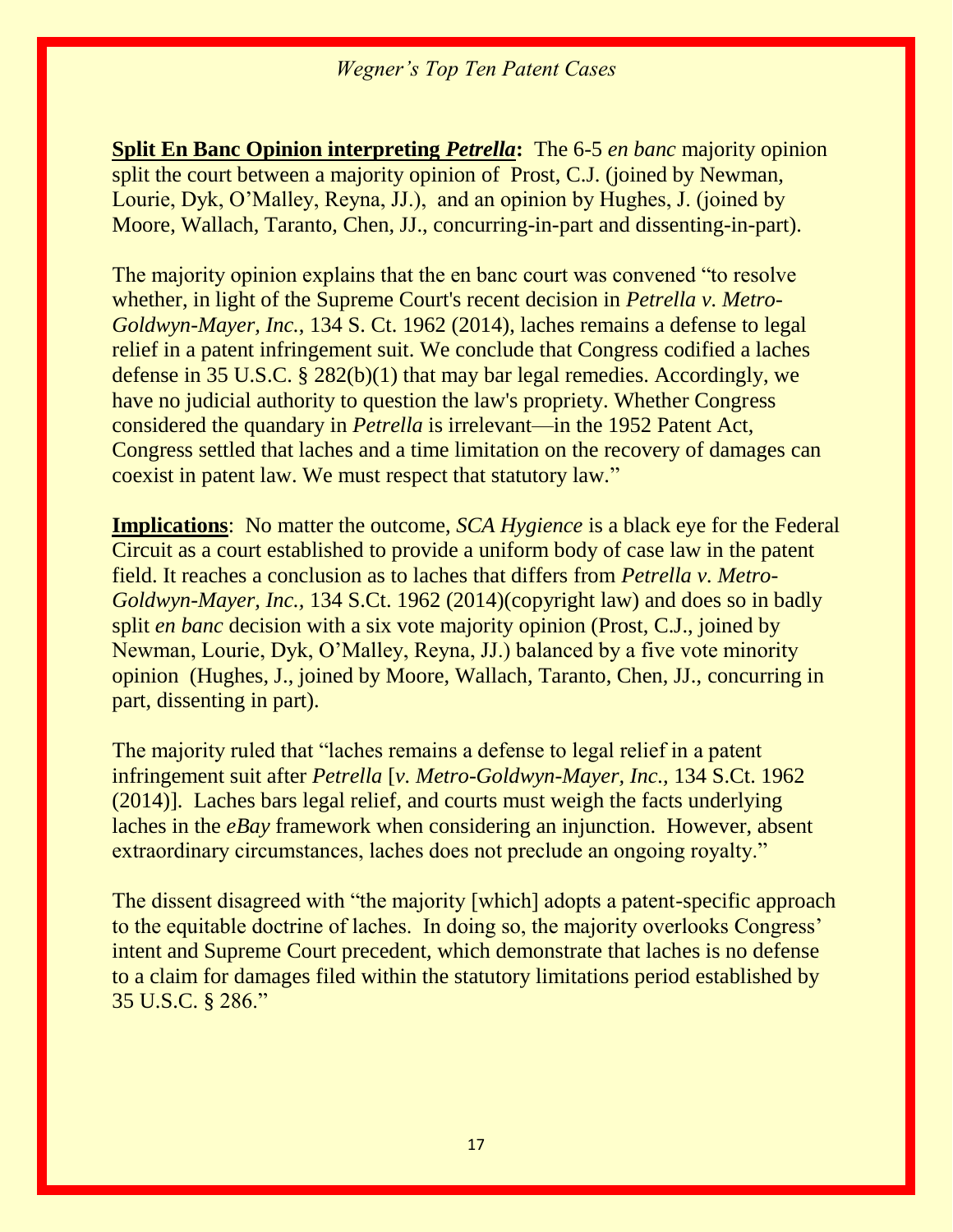#### **"Nautilus II": Claim Indefiniteness**

**No Current Case**: *Certiorari* was **denied** in *Nautilus, Inc. v. Biosig Instruments, Inc.*, Supreme Ct. 15-561, where petitioner had challenged the validity of claims under 35 USC § 112 ¶ 2 which had been upheld by the Federal Circuit on remand from the *first* appeal to the Supreme Court, *Nautilus, Inc. v. Biosig Instruments, Inc.*, 134 S. Ct. 2120 (2014).

*Discussion:* In this case – "Nautilus II" – petitioner challenges the validity of claims under 35 USC § 112 ¶ 2 which had been upheld by the Federal Circuit on remand from the *first* appeal to the Supreme Court, *Nautilus, Inc. v. Biosig Instruments, Inc.*, 134 S. Ct. 2120 (2014).

In a first *Question Presented,* petitioner-patent challenger asks whether "a patent claim [is] invalid for indefiniteness if its scope is not reasonably certain the day the patent issues, even if statements in later Patent Office proceedings clarify it?"

*Questions Presented: "*The Patent Act's particular-and-distinct claiming mandate gives innovators the reasonable certainty they need to invent confidently near a patent claim's boundary, but not over it. *See* 35 U.S.C. § 112, ¶ 2 (2006 ed.). To perform this public-notice function, a patent claim must be clear the day it issues. This Court accordingly rejected the Federal Circuit's *post hoc* 'amenable to construction' standard: 'It cannot be sufficient that a court can ascribe *some* meaning to a patent's claims; the definiteness inquiry trains on the understanding of a skilled artisan at the time of the patent application, not that of a court viewing matters *post hoc*.' *Nautilus, Inc. v. Biosig Instruments, Inc.*, 134 S. Ct. 2120, 2130 (2014). But, the remand panel again did the opposite. It copied and pasted much of its opinion this Court had vacated. It did not even mention the original prosecution history. Instead, it again viewed the claim *post hoc* in view of statements made in Patent Office proceedings 15 years after the patent issued. And, it again relied upon a purely functional distinction over a structurally identical prior-art design as supposedly providing sufficient clarity. The questions presented are:

"1. Is a patent claim invalid for indefiniteness if its scope is not reasonably certain the day the patent issues, even if statements in later Patent Office proceedings clarify it?

"2. Is a patent claim invalid for indefiniteness if its scope is distinguished from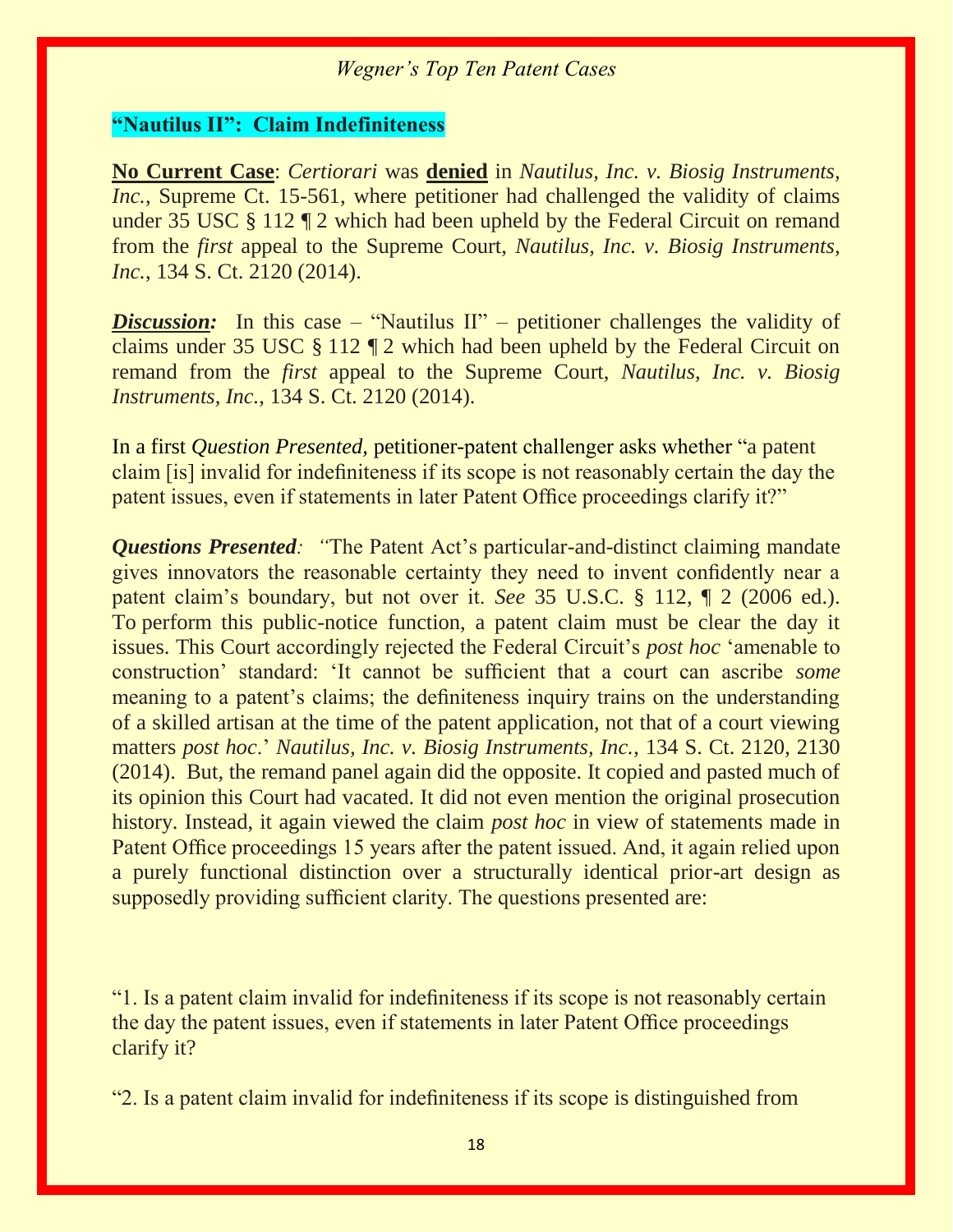prior art solely by a functional requirement, rather than by any structural difference?"

#### *OIP Technologies***: Section 101 Patent-Eligibility**

**No Current Case**: *OIP Technologies, Inc. v. Amazon.com, Inc.,* Supreme Court No. 15-642, proceedings below, 788 F.3d 1359 (Fed. Cir. 2015)(Hughes, J.), *certiorari denied.*

*First Question Presented*: "Whether all methods that improve existing technological processes are equally eligible for patent protection under 35 USC § 101, and the Federal Circuit erred by distinguishing a method of testing demand to improve a pricing process from Diehr's method [in *Diamond v. Diehr,* 450 U.S. 175 (1981),] of testing temperature to improve the timing of a rubber curing process by finding that only the business-related process was ineligible."

#### **Good Faith Invalidity Belief to Negate Indirect Infringement**

**Current Case:** *Arthrex, Inc. v. Smith & Nephew Inc.,* Supreme Court No. 15-559, *proceedings below, Smith & Nephew Inc. v. Arthrex, Inc.,* Fed. App'x (Fed. Cir. 2015)(Taranto, J.): Is indirect infringement negated by a good faith belief that the patent is invalid?

*Status:* Conference February 19, 2016.

*Question Presented*: "Whether a<sup>[n accused infringer] may be held liable under a</sup> 'knowledge' standard where its actions were consistent with an understanding of relevant legal requirements that was not objectively unreasonable." Thus, where the accused infringer has knowledge that its acts will lead to direct infringement of a patent, *if that patent is valid*, does a good faith belief in the invalidity of the patent mean that the accused infringer does not meet the "knowledge" requirement for indirect infringement?

*Status:* Distributed for Conference February 19, 2016.

**The** *Commil* **Hurdle**: Less than a year ago, the Supreme Court in *Commil USA, LLC v. Cisco Systems, Inc*., 135 S. Ct. 1920 (2015), stated: "The question the Court confronts [in this case] concerns whether a [defendant-accused infringer]'s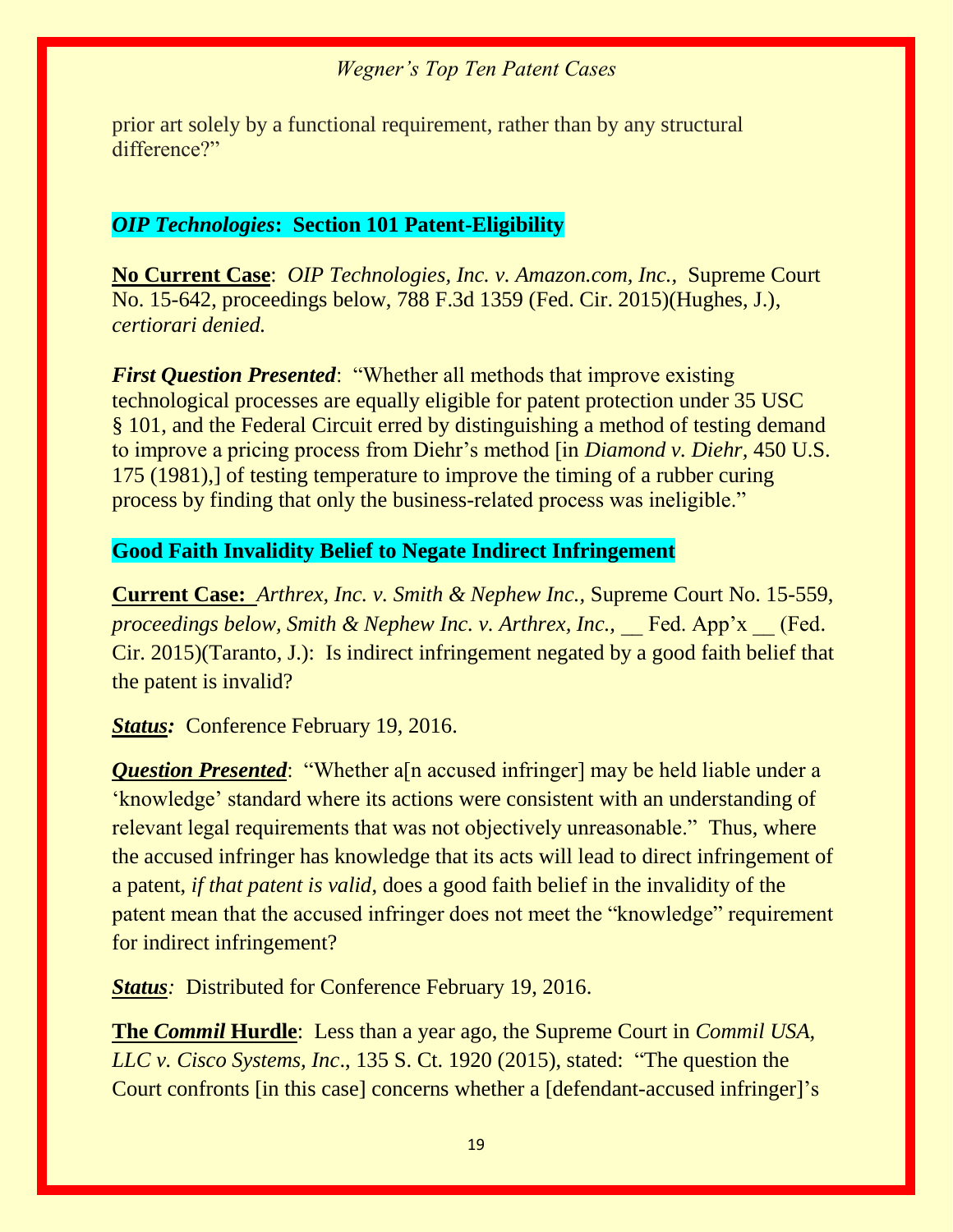belief regarding patent validity is a defense to a claim of induced infringement. It is not. The scienter element for induced infringement concerns infringement; that is a different issue than validity.").

**History of Indirect Infringement**: Historically, indirect infringement requires knowledge that the accused indirect infringer has knowledge that his actions will induce the acts constituting direct infringement. *See Dawson Chemical Co. v. Rohm and Haas Co.,* 448 U.S. 176, 187-89 (1980)(discussing the 'Oil Lamp Burner' case, *Wallace v. Holmes*, 29 F.Cas. 74 (No. 17,100) (C.C. Conn.1871)). As explained in *Dawson,* "[t]he *Wallace* case demonstrates \* \* \* the reason for the contributory infringement doctrine. It exists to protect patent rights from subversion by those who, without directly infringing the patent themselves, engage in acts designed to facilitate infringement by others. This protection is of particular importance in situations, like the [*Wallace*] oil lamp case itself, where enforcement against direct infringers would be difficult, and where the technicalities of patent law make it relatively easy to profit from another's invention without risking a charge of direct infringement." *Dawson. v. Rohm and Haas,* 448 U.S. at 188.

#### *Res Judicata***, Federal Circuit Standards**

#### **Current Case**: None

**Previous Case**: *SpeedTrack, Inc. v. Office Depot, Inc., Inc.*, No. 15-461: Petitioner questions the Federal Circuit standard for res judicata. Certiorari was **denied** on January 11, 2016.

*"Question Presented*: In *Taylor v. Sturgell*, 553 U.S. 880 (2008), this Court confirmed that there are ''uniform federal rule[s]' of res judicata.' 553 U.S. at 891. In the decision below, however, the Federal Circuit adopted its own unique form of patent-specific preclusion. This new form of preclusion bars entirely new issues and claims that no court has ever resolved. The Federal Circuit grounded this unique legal doctrine in its reading of *Kessler v. Eldred*, 206 U.S. 285 (1907), an anti-suit injunction case decided during 'the heyday of the federal mutuality of estoppel rule.' *MGA, Inc. v. Gen. Motors Corp.*, 827 F.2d 729, 733 (Fed. Cir. 1987). The Federal Circuit has directly acknowledged that its departure from generally applicable legal principles is 'questionable' (*Brain Life, LLC v. Elekta Inc.*, 746 F.3d 1045, 1057-1058 (Fed. Cir. 2014)), but the court has nevertheless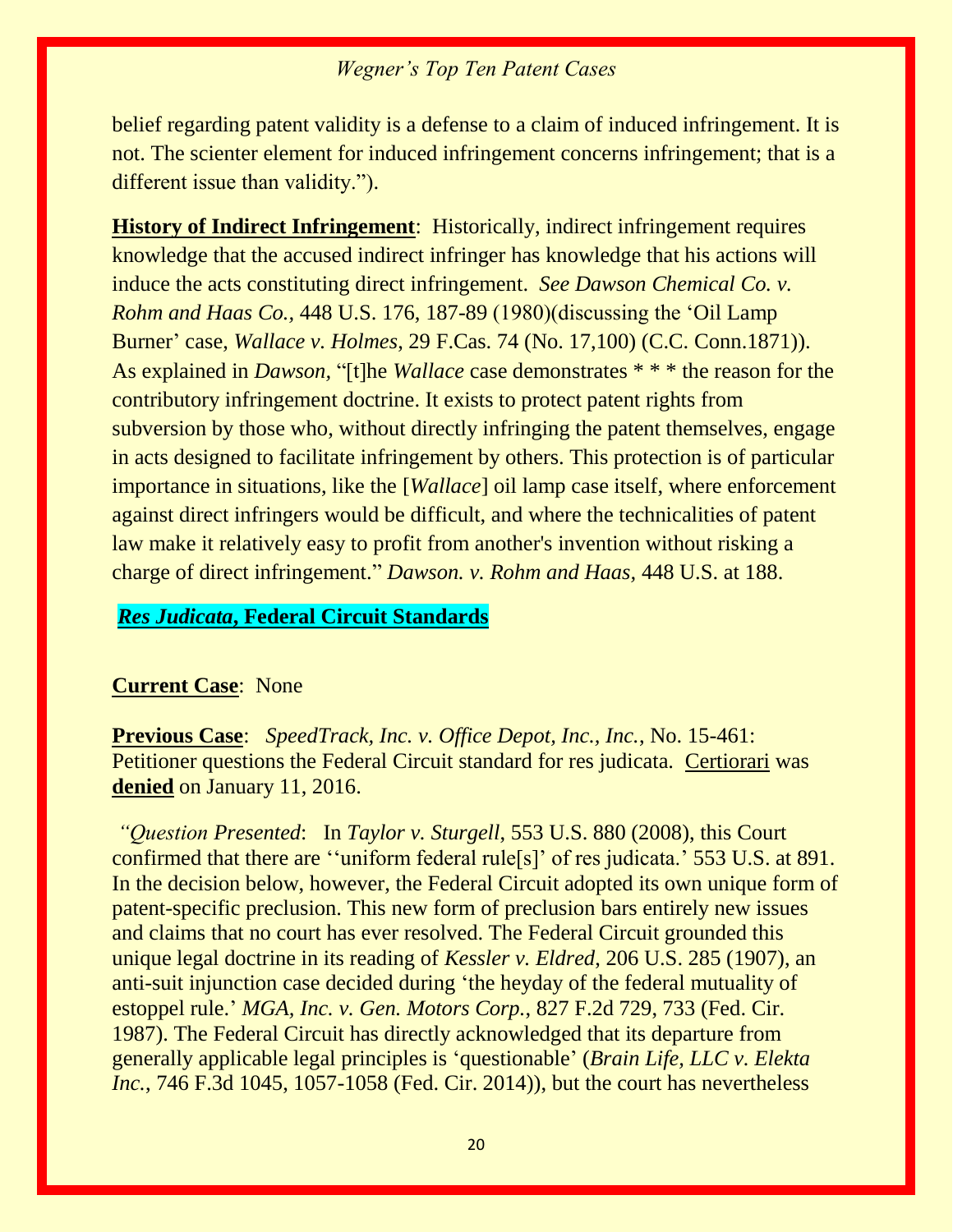now twice confirmed that it will not apply traditional preclusion rules 'unless and until the Supreme Court overrules [Kessler].' App., *infra*, 23a; *Brain Life*, 746 F.3d at 1058. The rules of preclusion are accordingly '[dis]uniform' in the Federal Circuit alone.

"'The question presented is: Whether, in direct conflict with the Third and Fourth Circuits, the Federal Circuit erred in construing *Kessler* to bar new issues and new claims that would survive the 'uniform' rules of preclusion applied by every other circuit in all non-patent cases.'"

*Note*: The *Question(s) Presented* quoted here come from *Patent Law and the Supreme Court: Certiorari Petitions Pending,*  https://www.wilmerhale.com/pages/publicationsandnewsdetail.aspx?\NewsPubId= 10737419834

#### **Intrinsic Evidence to Determine Claim Construction**

#### *Current Case*: None.

*Previous case*: *Fivetech Technology Inc. v. Southco, Inc.*, Supreme Court No. 15-381: Petitioner in the first *Question Presented* asks whether it is proper for the Federal Circuit to limit the role of the intrinsic evidence in construing patent claims under the exacting 'lexicography and disavowal' standard. The petition was *denied* on December 4, 2015.

*Questions Presented in Fivetech case*: In *United States v. Adams*, 383 U.S. 39, 49 (1966), this Court stated that 'it is fundamental that [patent] claims are to be construed in light of the specifications, and both are to be read with a view to ascertaining the invention.' In *Markman v. Westview Instruments, Inc.*, 517 U.S. 370, 389 (1996), this Court referenced the required 'standard construction rule that a [claim] term can be defined only in a way that comports with the instrument as a *whole*.' (Emphasis added). In *Phillips v. AWH Corp.*, 415 F.3d 1303 (Fed. Cir. 2005) (en banc), the Federal Circuit rejected a line of Federal Circuit opinions that limited the role of the specification in defining claim terms only to instances of *explicit* redefinitions or *explicit* disavowals of claim scope. However, since *Phillips*, the Federal Circuit remains divided as to the role of the specification and file history (intrinsic evidence) in construing claim terms. Specifically, some panels of the Federal Circuit have adopted a rigid standard of 'lexicography and disavowal' for defining claim terms which limits the relevance of the intrinsic evidence only to those instances of explicit redefinition of a claim term or *explicit*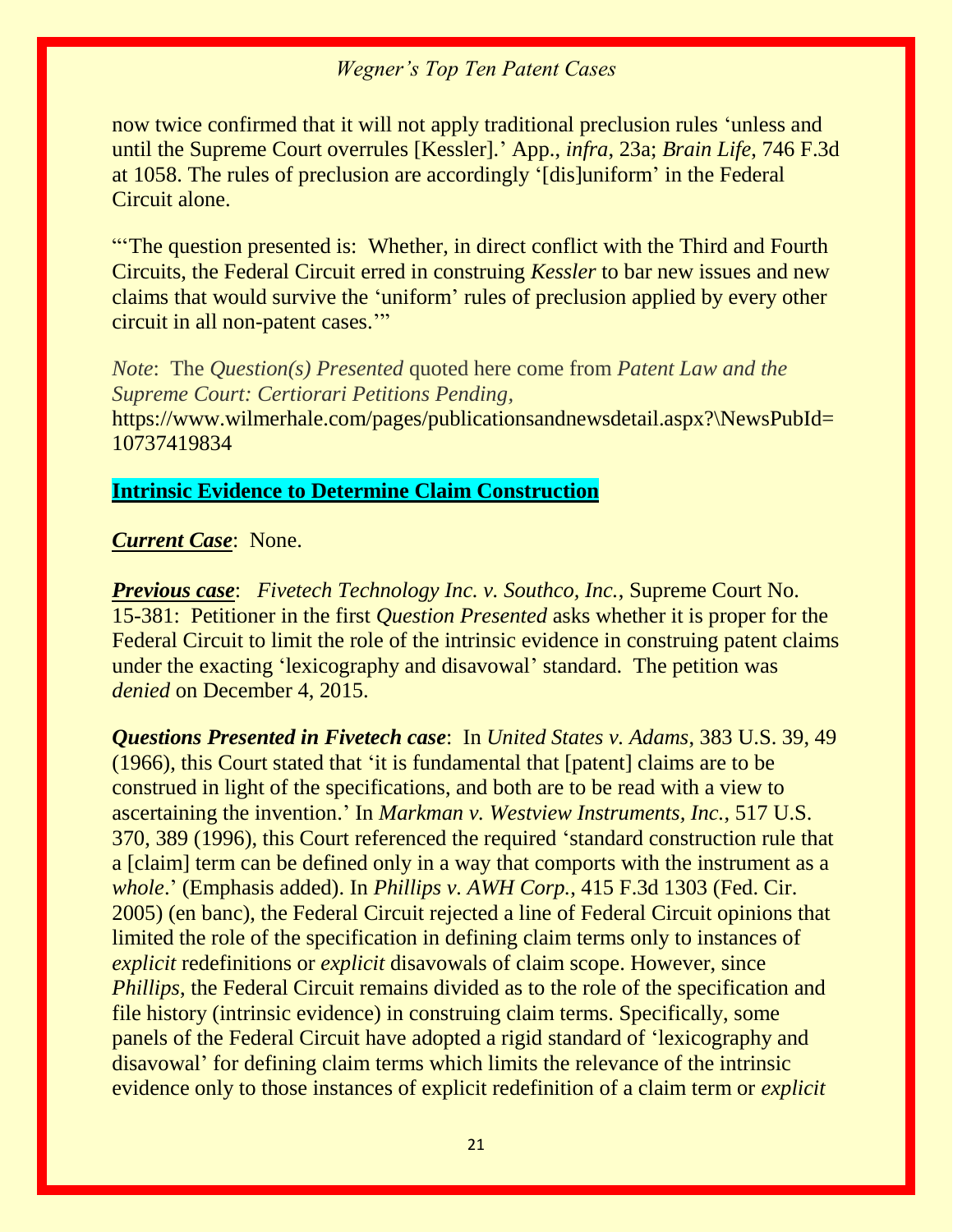disavowal of claim scope. *See, e.g.*, *GE Lighting Solutions, LLC v. Agilight, Inc.*, 750 F.3d 1304,1308-09 (Fed. Cir. 2014) ('The standards for finding lexicography and disavowal are exacting.'). This has raised the following questions for this Court.

"1. Whether it is proper for the Federal Circuit to limit the role of the intrinsic evidence in construing patent claims under the exacting 'lexicography and disavowal' standard.

"2. Whether the Federal Circuit's exacting 'lexicography and disavowal' standard improperly circumscribes the objective standard of the person of ordinary skill in the art in construing claim terms."

*Note*: The *Question(s) Presented* quoted here come from *Patent Law and the Supreme Court: Certiorari Petitions Pending,* 

https://www.wilmerhale.com/pages/publicationsandnewsdetail.aspx?NewsPubId=1 0737419834

#### **Knowledge Requirement for Indirect Infringement**

*Current Case: Medtronic Sofamor Danek USA, Inc. v. NuVasive, Inc.*, Supreme Ct. No. 15-85: Petitioner seeks to have the case sent back to the Federal Circuit in view of *Commil USA, LLC v. Cisco Systems, Inc.*, 135 S. Ct. 1920 (2015). i.e., petitioner seeks a GVR.

**Status**: Petition GRANTED. Judgment VACATED and case REMANDED for further consideration in light of *Commil USA, LLC v. Cisco Systems, Inc*., 575 U.S. (2015).

"Questions Presented: In this case, the Federal Circuit affirmed a judgment of indirect infringement, solely on the ground that defendant Medtronic was aware of the patent and instructed doctors to use its products in a manner that was later determined to be infringing. The Federal Circuit did not discuss whether Medtronic's reading of the patent claims—under which it did not infringe—was reasonable.

"Two months later, this Court decided *Commil USA, LLC v. Cisco Systems, Inc.*, 135 S. Ct. 1920 (2015). That decision rejected the proposition that 'even if the defendant reads the patent's claims differently from the plaintiff, and that reading is reasonable, he would still be liable because he knew the acts might infringe,' and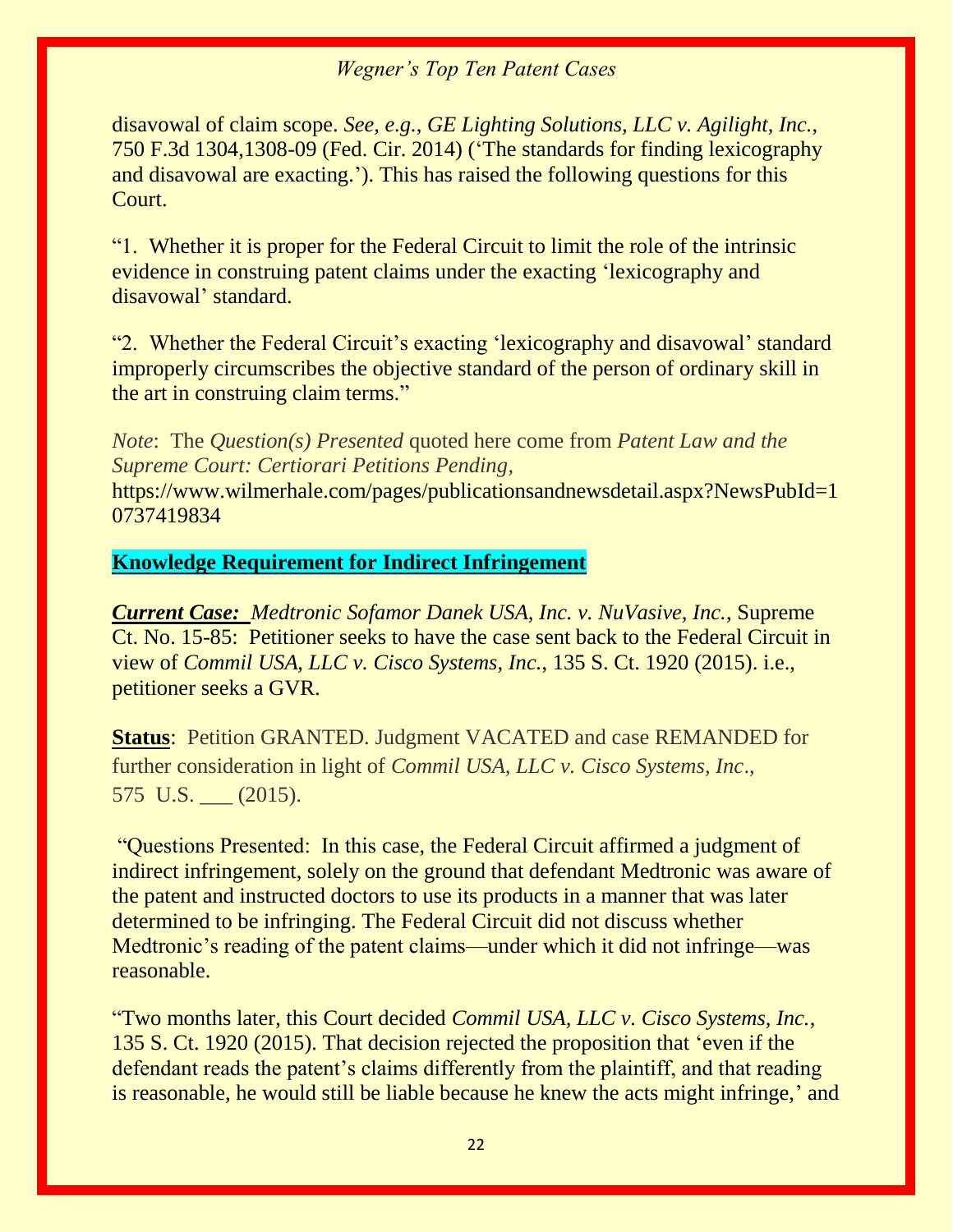held that a plaintiff asserting a claim of indirect infringement must provide 'proof the defendant knew the acts were infringing.'

"The question presented is: Whether the Court should grant the petition, vacate the judgment below, and remand to the Federal Circuit for further consideration in light of *Commil USA, LLC v. Cisco Systems, Inc.*, 135 S. Ct. 1920 (2015)."

*Note*: The *Question(s) Presented* quoted here come from *Patent Law and the Supreme Court: Certiorari Petitions Pending,*  [https://www.wilmerhale.com/pages/publicationsandnewsdetail.aspx?NewsPubId=1](https://www.wilmerhale.com/pages/publicationsandnewsdetail.aspx?NewsPubId=10737419834) [0737419834](https://www.wilmerhale.com/pages/publicationsandnewsdetail.aspx?NewsPubId=10737419834)

#### **Extraterritorial Patent Infringement**

*Current Case: WesternGeco L.L.C. v. Ion Geophysical Corp*., Supreme Court No. 15A736, *proceedings below*, Fed. App'x (Fed. Cir. 2015)(on pet. for reh'g en banc)(Wallach, J., joined by Newman, Reyna, JJ., dissenting from den. of reh'g en banc), *panel opinion,* \_\_ F.3d \_\_ (Fed. Cir. 2015)(Dyk, J.), and \_\_ F.3d at \_\_ (Wallach, J., dissenting-in-part).

*Status:* The petition is due February 26, 2016.

*Issue:* This case has an interesting issue concerning extraterritorial patent infringement damages.

In the course of deciding a variety of issues relating to offshore activities governed by 35 USC § 271(f), the panel majority denied infringement damages based upon certain overseas activities. On rehearing en banc, a unique view of extraterritorial patent relief is posited by the three dissenting members keyed to the copyright "predicate doctrine":

"The predicate act doctrine holds that a copyright owner 'is entitled to recover damages flowing from the exploitation abroad of . . . domestic acts of infringement.' *L*.*A*. *News Serv*. *v*. *Reuters Television Int'l*, *Ltd*., 149 F.3d 987, 991- 92 (9th Cir. 1998) (tracing the predicate act doctrine to Judge Learned Hand's opinion in *Sheldon v*. *Metro-Goldwyn Pictures Corp*., 106 F.2d 45 (2d Cir. 1939), *aff'd*, 309 U.S. 390 (1940)); see also *Tire Eng'g & Distrib*., *LLC v*. *Shandong Linglong Rubber Co*., 682 F.3d 292, 306 (4th Cir. 2012) ('We adopt the predicateact doctrine, which posits that a plaintiff may collect damages from foreign violations of the Copyright Act so long as the foreign conduct stems from a domestic infringement.'); *Update Art*, *Inc*. *v*. *Modiin Publ'g*, *Ltd*., 843 F.2d 67, 73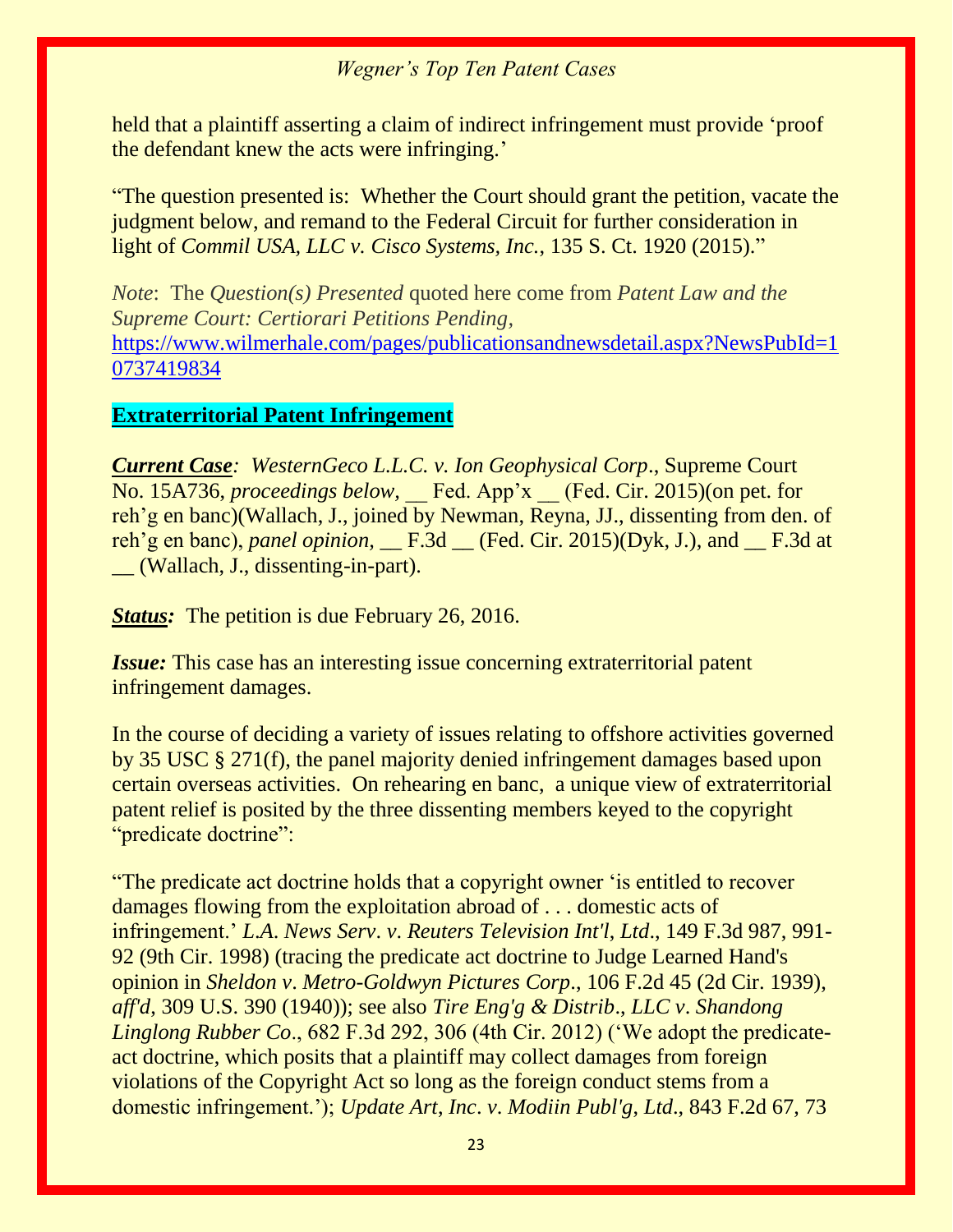(2d Cir. 1988) ('It is well established that copyright laws generally do not have extraterritorial application. There is an exception—when the type of infringement permits further reproduction abroad — such as the unauthorized manufacture of copyrighted material in the United States.').

"In this case, [the patentee]'s damages flowed from the exploitation abroad of domestic acts of patent infringement under § 271(f). The court's denial of rehearing en banc unfortunately prevents consideration of the predicate act doctrine, which is of particular import given 'the historic kinship between patent law and copyright law.' *Sony Corp*. *of Am*. *v*. *Universal City Studios*, *Inc*., 464 U.S. 417, 439 (1984)."

#### **Injunction following PTAB Invalidation of the Patent**

*Current Case: ePlus, Inc. v. Lawson Software, Inc.*, No. 15-639, *opinion below, \_\_* F.3d \_\_ (Fed. Cir. 2015)(Dyk, J.), with O'Malley, J., dissenting. (This case is "ePlus II", following an earlier case, "ePlus I", 700 F.3d 509 (Fed. Cir. 2012).

*Status*: Conference February 19, 2016.

*The Dissent (O,Malley, J.*): The dissent (O'Malley, J.) points to the issue in controversy at the Supreme Court:

"[An ongoing injunction was *prospectively* terminated upon the Patent Office cancellation of the relevant claim in a post grant proceeding.] That conclusion comes easily \*\*\*. The more difficult question is whether Appellees are relieved of all penalties for having violated the injunction during the four years it was in place before the PTO's cancellation was affirmed.

 "On this second question, the majority concludes that '[t]his case does not require us to decide whether civil contempt sanctions would survive if the injunction had been final at the time the district court imposed civil contempt sanctions,' because, under *Fresenius USA, Inc. v. Baxter International, Inc*., 721 F.3d 1330 (Fed. Cir. 2013) ('*Fresenius II'*), cancellation of claims by the Patent and Trademark Office ("PTO") "requires that non-final judgments be set aside.' *Id*. Because it finds the judgment in this case non-final, the majority—on the strength of *Fresenius II*—renders all aspects of the earlier judgment against Lawson, including the injunction premised thereon, a nullity. \*\*\* *Fresenius II* is distinguishable from, and I do not believe governs, the present appeal. I write separately, moreover, to note that, if we are bound by *Fresenius II* on these facts, I find *Fresenius II* even more troubling than I initially believed. *Fresenius USA, Inc.*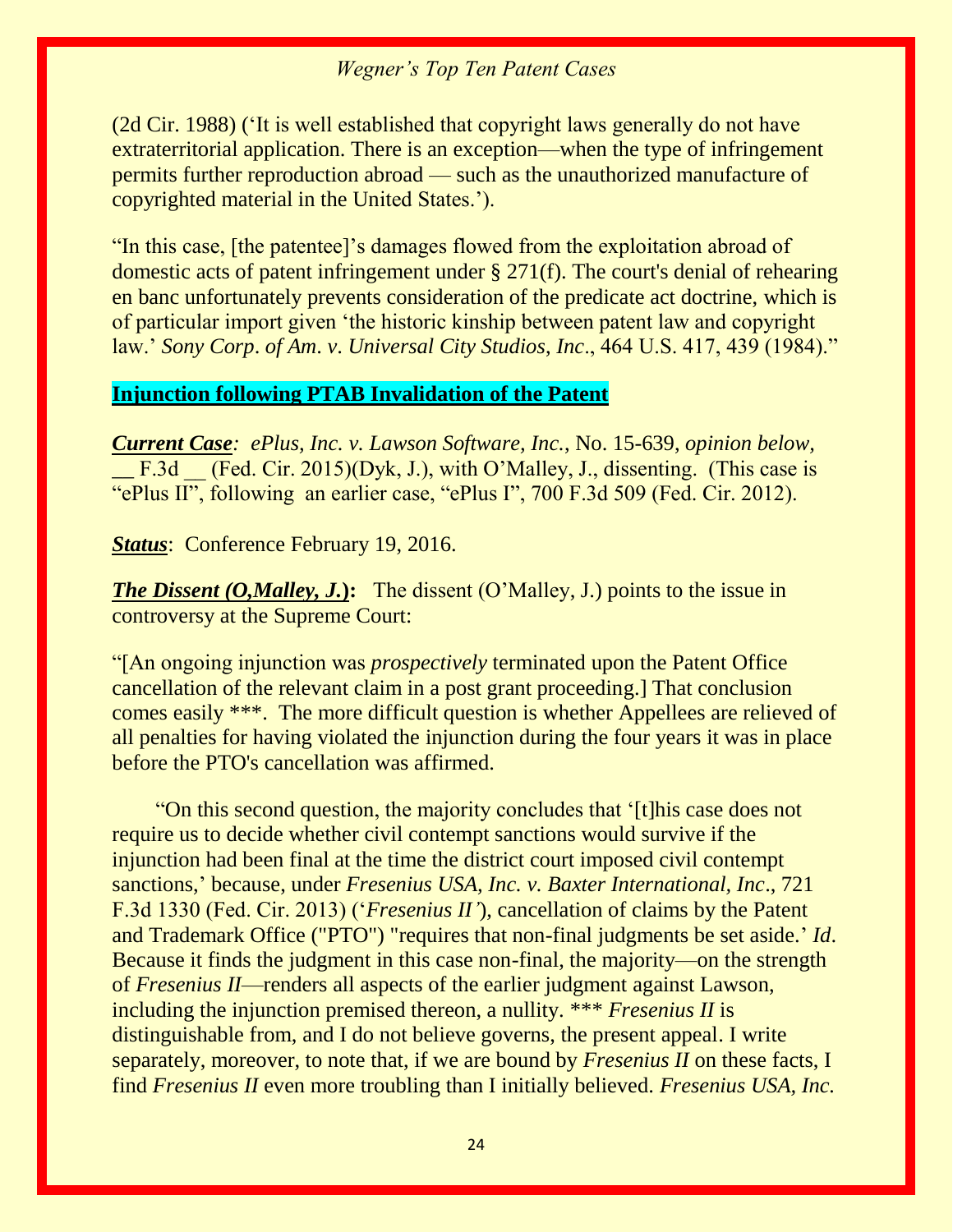*v. Baxter Int'l, Inc*., 733 F.3d 1369, 1373-81 (Fed. Cir. 2013) (O'Malley, J., dissenting from denial of petition for rehearing en banc)[ ]. If *Fresenius II* compels the conclusion here, it should be reconsidered."

*Questions Presented***:** "Following a jury trial, the district court permanently enjoined respondent Lawson Software, Inc., from infringing patent claims owned by petitioner ePlus, Inc. Lawson then abandoned its challenge to the validity of the key patent claim (claim 26). The Federal Circuit affirmed the judgment that Lawson infringed claim 26, and it upheld the injunction; it reversed with respect to some other patent claims.

"Lawson flagrantly violated the injunction, and after a hearing, the district court entered an order of civil contempt. While Lawson's second appeal was pending, the U.S. Patent and Trademark Office cancelled claim 26 based on an invalidity ground that Lawson had not pursued in litigation. A divided Federal Circuit panel held that the cancellation order retroactively invalidated the contempt judgment.

"The questions presented are as follows:

"1. Whether civil contempt of a permanent injunction order that has been affirmed on appeal and is binding on the litigants under the law of judgments, may be set aside based on a legal development that came after both the permanent injunction and the contumacious conduct, and that did not call into question the correctness of the injunction when it was entered.

"2. Whether, under *Plaut v. Spendthrift Farm, Inc.*, 514 U.S. 211 (1995), the PTO, an administrative agency, may issue an order that retroactively overrides a federal court's judgment on a question of law that is not subject to further judicial review, so long as some other part of the litigation is pending."

#### **Post-Grant Proceedings Raising § 101 Issue:**

*Current Case: Retirement Capital Access Management Co. LLC v. U.S. Bancorp*, No. 15-591, *proceedings below,* \_\_ Fed App'x \_\_ (Fed. Cir. 2015)(Rule 36 affirmance)(Lourie, Bryson, O'Malley, JJ.)

*Status*: Response to the petition due March 1, 2016

*Questions Presented*: "In 2011, Congress enacted the Leahy-Smith America Invents Act [ ], Pub. L. No. 112-29, 125 Stat. 284 (2011). The Act created three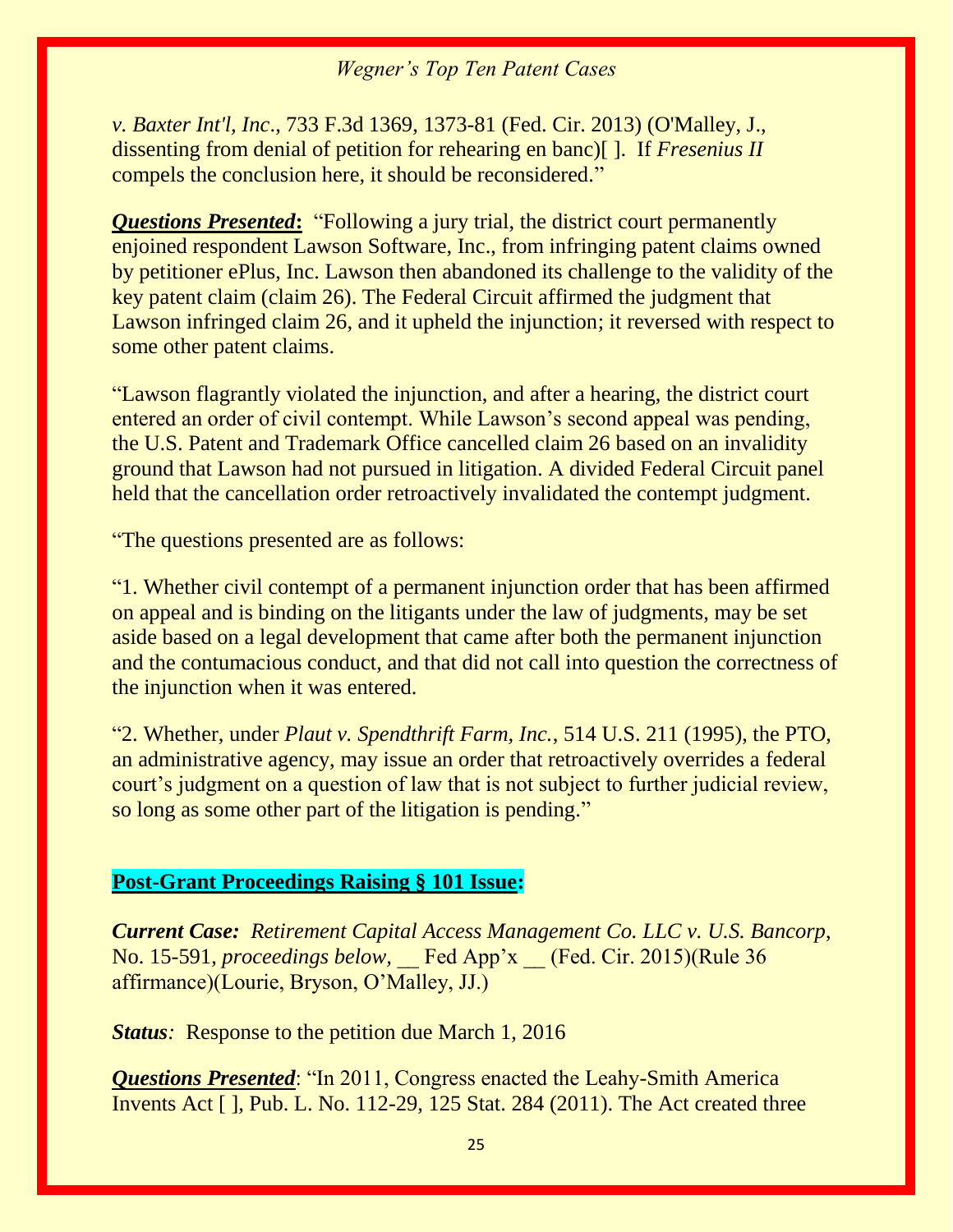new post-grant administrative proceedings for challenging the validity of patents. It also created within the Patent and Trademark Office [ ] a new tribunal called the Patent Trial and Appeal Board (hereinafter the "Board") to preside over these new proceedings. One of the newly created proceedings is the transitional post-grant review, also known as "covered business method" or "CBM" review, for patents directed to a financial product or service. The AIA limits the Board's jurisdiction with respect to CBM review to challenges based on any ground that could be raised under paragraph (2) or (3) of 35 U.S.C. § 282(b). Paragraph 2 provides that a party may seek to invalidate a patent or claim on any ground specified in part II of Title 35 as a condition for patentability.

"The questions presented arise from the Federal Circuit affirming, without comment, the Board's holding that 35 U.S.C. § 101 is a ground specified in part II of Title 35 as a condition for patentability and therefore constitutes a proper basis for review in a CBM proceeding, and from the Federal Circuit affirming the Board's application of § 101 to the patent claims at issue. They are:

"1. Whether subject matter eligibility under 35 U.S.C. § 101 is a ground specified as a condition for patentability under 35 U.S.C. § 282(b)(2).

"2. Whether the Board errs when it invalidates issued patent claims posing no risk of preemption under the abstract idea exception to patent eligibility."

*Note*: The *Question(s) Presented* quoted here come from *Patent Law and the Supreme Court: Certiorari Petitions Pending,*  [https://www.wilmerhale.com/pages/publicationsandnewsdetail.aspx?NewsPubId=1](https://www.wilmerhale.com/pages/publicationsandnewsdetail.aspx?NewsPubId=10737419834) [0737419834](https://www.wilmerhale.com/pages/publicationsandnewsdetail.aspx?NewsPubId=10737419834)

#### **Antitrust, Removal of Patented Drug from the Market**

**:** Is the patentee's removal from the market of a patented formulation from the market in favor of the continued marketing of a second patented formulation with a longer patent life an antitrust violation?

**No Current Case***: Allergan PLC v. State of New York*, Supreme Ct. No. 15-587, *opinion below, People of the State of New York v. Actavis PLC*, 787 F.3d 638 (2nd Cir. 2015): Can it be an antitrust violation for a branded drug manufacturer to remove one patented formulation in favor of maintaining on the market a second patented formulation? Stipulation to dismiss the petition for writ of certiorari pursuant to Rule 46; petition dismissed (Rule 46).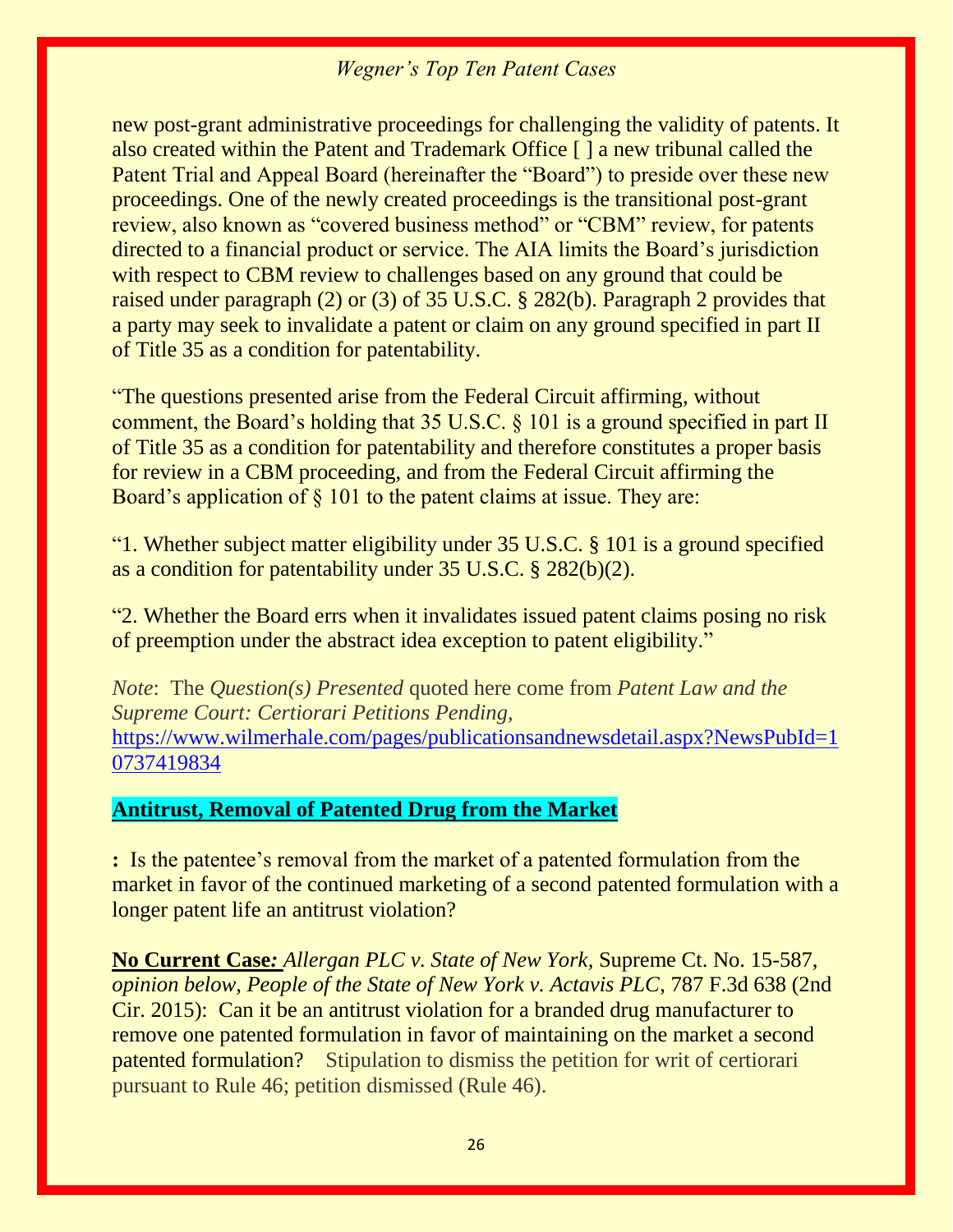*Pharma Under Fire*: Both Top Ten No. (2) *Allergan v. State of New York* (antitrust violation for removing drug from the market) and Top Ten No. (6) *Lexmark v. Impression Products* (international exhaustion) represent serious threats to the pharmaceutical industry.

*Questions Presented: "*Brand drug manufacturers seeking to market a new prescription drug must undergo a long and expensive process to obtain FDA approval. Under the 1984 Drug Price Competition and Patent Term Restoration Act, better known as Hatch-Waxman, generic drug manufacturers can obtain FDA approval for a 'bioequivalent' generic drug more easily, by piggy-backing on the brand's approval efforts. Once the brand drug's patent and other exclusivities expire and generic versions enter the market, state drug substitution laws permit or require pharmacists to dispense lower-priced, therapeutically equivalent generic drugs in place of brand drugs, unless the prescriber directs otherwise. Under most (but not all) states' definitions of therapeutic equivalence, however, pharmacists may not substitute a generic drug that has a different dose than the prescribed brand without the physician's approval.

"The Second Circuit held below that brand drug manufacturers have a federal antitrust duty to facilitate the operation of state drug substitution laws so as to maximize the future sales of their generic competitors. Petitioners are a brand drug manufacturer and its subsidiary, who sought to exercise their rights under the Patent Act to limit distribution of an outdated version of their patented Alzheimer's drug in favor of an innovative new formulation with different dosing and longer patent protection. The Second Circuit held that so doing would violate section 2 of the Sherman Antitrust Act because it would reduce the number of prescriptions most state substitution laws would automatically hand over to Petitioners' generic rivals once the old drug's exclusivities ended. The questions presented are:

"1. Whether exercising rights granted by the Patent Act—in particular, not selling one patented product and selling a different patented product instead—can violate the Sherman Antitrust Act?

"2. Whether drug manufacturers have a federal antitrust duty to facilitate the operation of state drug substitution laws to maximize competitors' sales?"

*Background***:** Various state laws have differing reimbursement policies for prescription medications which may make it impossible to prescribe (with refund) new versions of old drugs. Here, a prescription for the patented single daily dose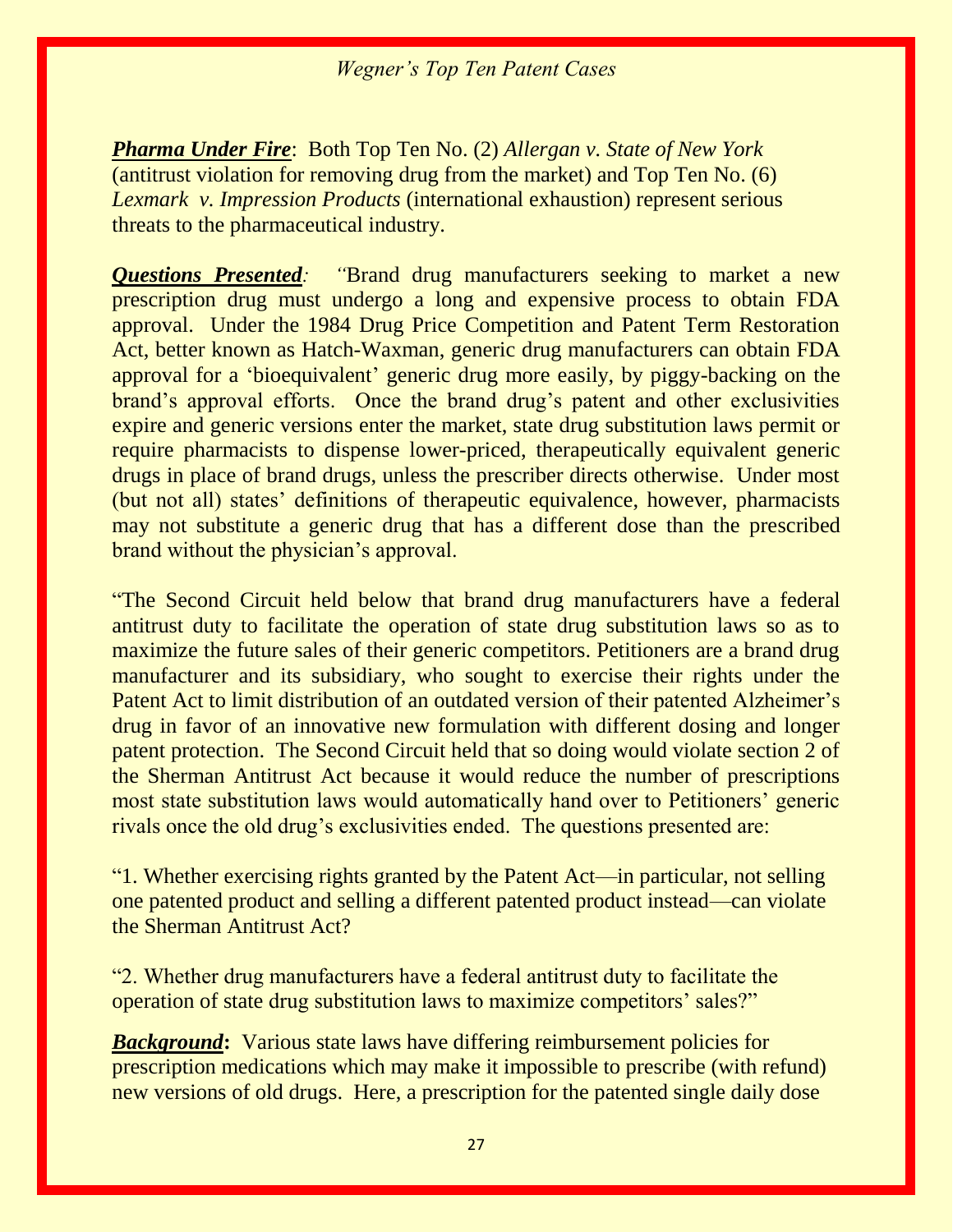version of a drug (the once-a-day "Namenda XR" form) could not in some states permit substitution of the by now off-patent older version (the twice-daily "Namenda IR" form).

The factual background is further explained in the *certiorari* petition:

**"**The Second Circuit affirmed an unprecedented antitrust injunction forcing a brand drug manufacturer to continue making and selling an outdated patented drug it wanted to replace with a new and improved version. The court held that withdrawing twice-daily Namenda IR in favor of innovative [i.e., patented] oncedaily Namenda XR violated section 2 of the Sherman Act because certain state pharmacy laws treat the two drugs differently. In particular, most states allow or require pharmacists to dispense a generic version of IR in place of brand IR, but not in place of brand XR. The Second Circuit held that instead of maximizing their own sales and profits, Petitioners had to keep selling IR to maximize the sales state drug laws would automatically hand over to Petitioners' generic rivals.

\* \* \*

"Under the Hatch-Waxman amendments to the FDCA, once the FDA approves a brand drug for marketing, generic manufacturers can obtain similar marketing approval far more easily. In particular, "a generic competitor [may] file an abbreviated new drug application (ANDA) piggy-backing on the brand's NDA." *Caraco Pharm. Labs., Ltd. v. Novo Nordisk A/S*, 132 S. Ct. 1670, 1676 (2012). "Rather than providing independent evidence of safety and efficacy, the typical ANDA shows that the generic drug has the same active ingredients as, and is biologically equivalent to, the brand-name drug." *Id*. (citing 21 U.S.C.  $§ 355(j)(2)(A)(ii), (iv))."$ 

#### **Design Patent Infringement:**

*Current case: Samsung Electronics Co., Ltd. v. Apple Inc*., No. 15-777 *opinion below, Apple Inc. v. Samsung Electronics Co., Ltd.,* \_\_ F.3d \_\_ (Fed. Cir. May 18, 2015)(Prost, C.J.)

**Status:** Awaiting Conference.

*Questions Presented:* "Design patents are limited to 'any new, original and ornamental design for an article of manufacture.' 35 U.S.C. 171. A design-patent holder may elect infringer's profits as a remedy under 35 U.S.C. 289, which provides that one who 'applies the patented design . . . to any article of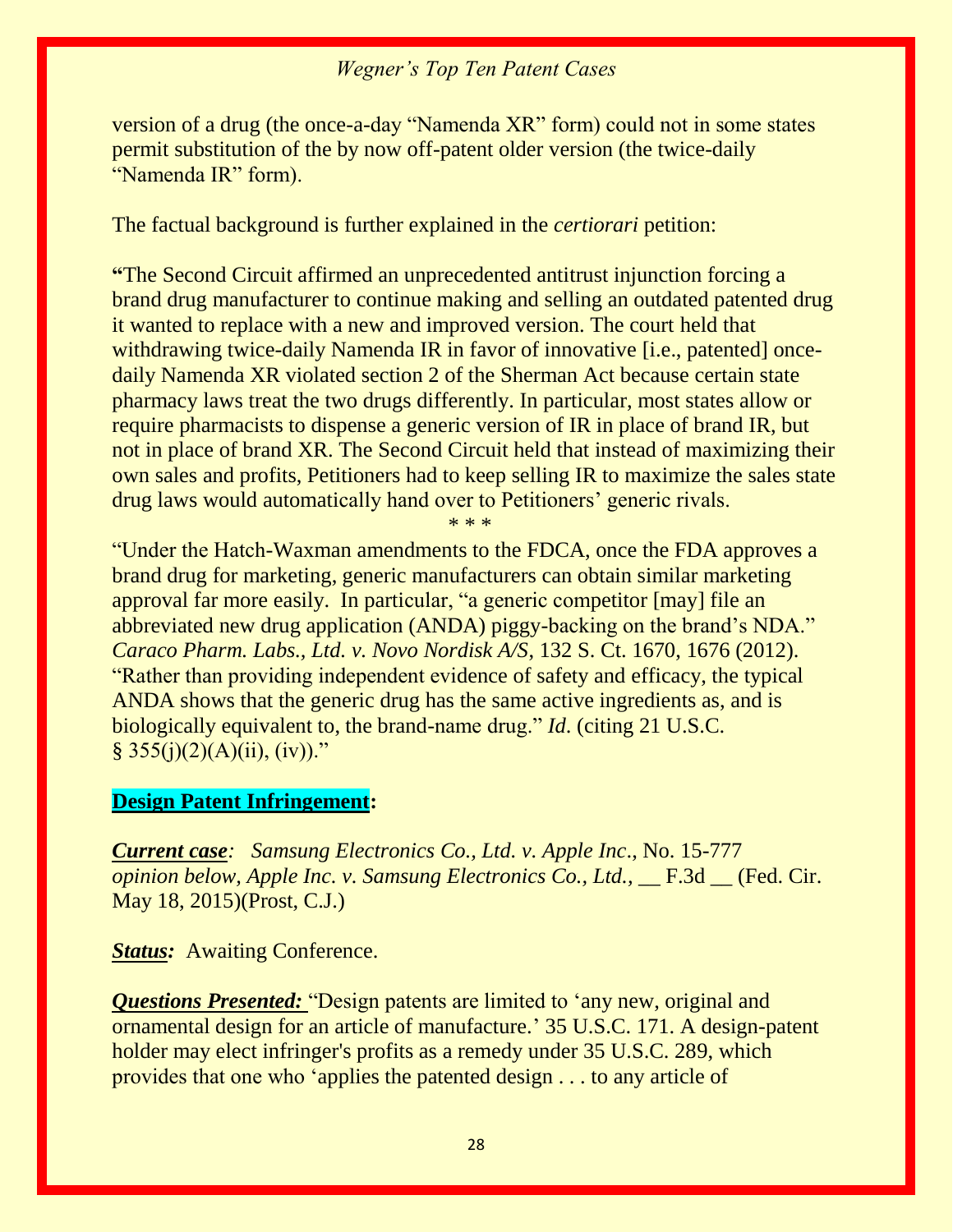manufacture . . . shall be liable to the owner to the extent of his total profit, . . . but [the owner] shall not twice recover the profit made from the infringement.' The Federal Circuit held that a district court need not exclude unprotected conceptual or functional features from a design patent's protected ornamental scope. The court also held that a design-patent holder is entitled to an infringer's entire profits from sales of any product found to contain a patented design, without any regard to the design's contribution to that product's value or sales. The combined effect of these two holdings is to reward design patents far beyond the value of any inventive contribution. The questions presented are: "1. Where a design patent includes unprotected non-ornamental features, should a district court be required to limit that patent to its protected ornamental scope? "2. Where a design patent is applied to only a component of a product, should an award of infringer's profits be limited to those profits attributable to the component?"

*Note*: The *Questions Presented* quoted here come from *Patent Law and the Supreme Court: Certiorari Petitions Pending,*  https://www.wilmerhale.com/pages/publicationsandnewsdetail.aspx?

#### **"Broadest Reasonable Interpretation" Standard**

*Interval Licensing LLC v. Lee, No. 15-716, proceedings below,* Fed. App'x (Fed. Cir. April 17, 2015)(per curiam affirmance without opinion under Rule 36)(Newman, Lourie, O'Malley, JJ.)

**Status:** Response to petition due March 4, 2016 (once extended)

*Question Presented*: Can the Patent and Trademark Office appropriately apply the "broadest reasonable interpretation" standard in construing patent claims in postgrant validity challenges?

*Note*: The *Question Presented* quoted here comes from *Patent Law and the Supreme Court: Certiorari Petitions Pending,*  https://www.wilmerhale.com/pages/publicationsandnewsdetail.aspx?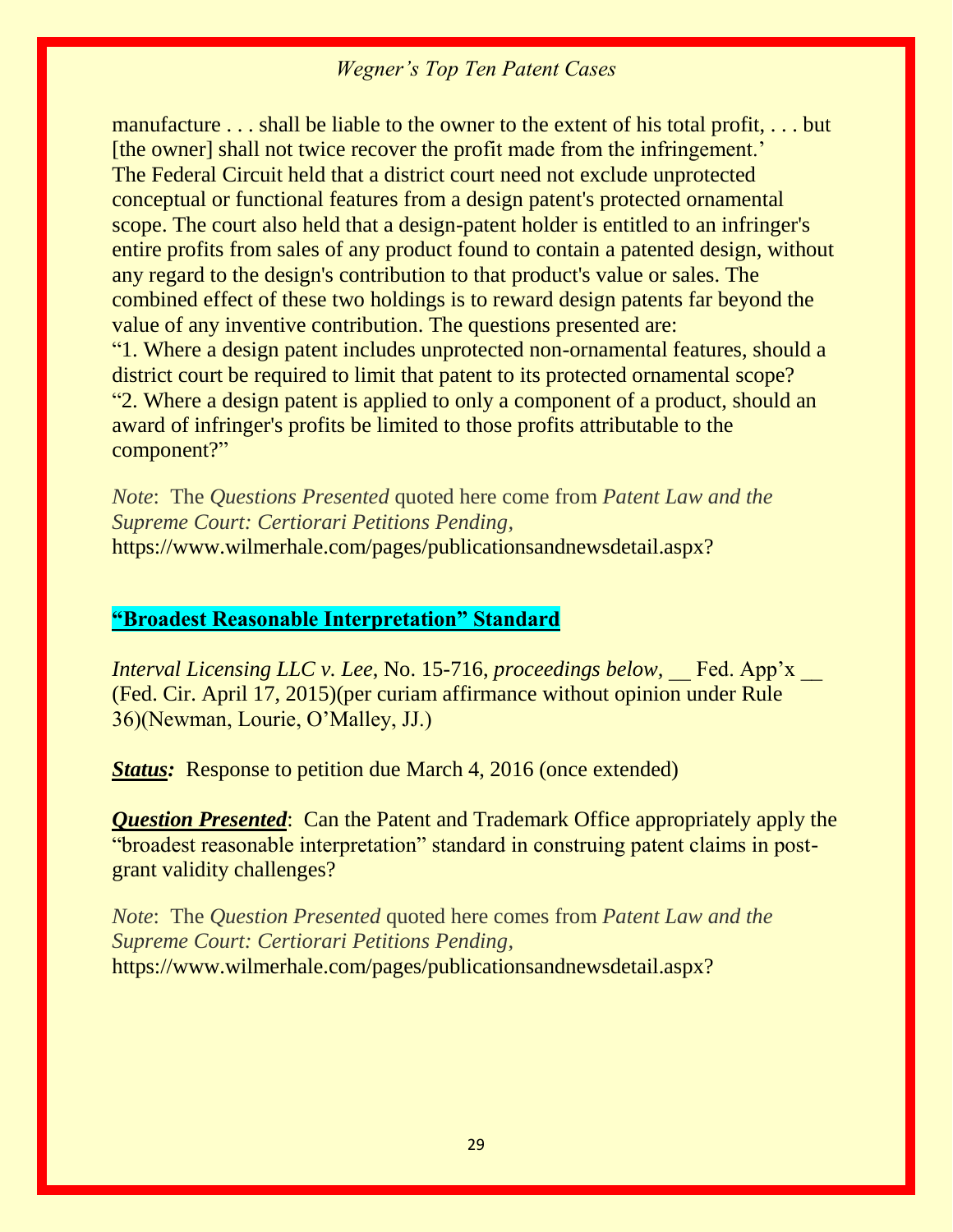#### **District Court Jurisdiction of Section 146 Appeals**7

*Biogen MA, Inc. v. Japanese Foundation for Cancer Research*, No. 15-607, *opinion below,* \_\_ F.3d \_\_ (Fed. Cir. May 7, 2015).

**Status:** Awaiting Conference.

*Question Presented*: Whether the Leahy-Smith America Invents Act, Pub. L. No. 112-29, 125 Stat. 284 (2011), eliminated federal district courts' jurisdiction over patent interference actions under 35 U.S.C. § 146.

*Note*: The *Question Presented* quoted here comes from *Patent Law and the Supreme Court: Certiorari Petitions Pending,*  https://www.wilmerhale.com/pages/publicationsandnewsdetail.aspx?

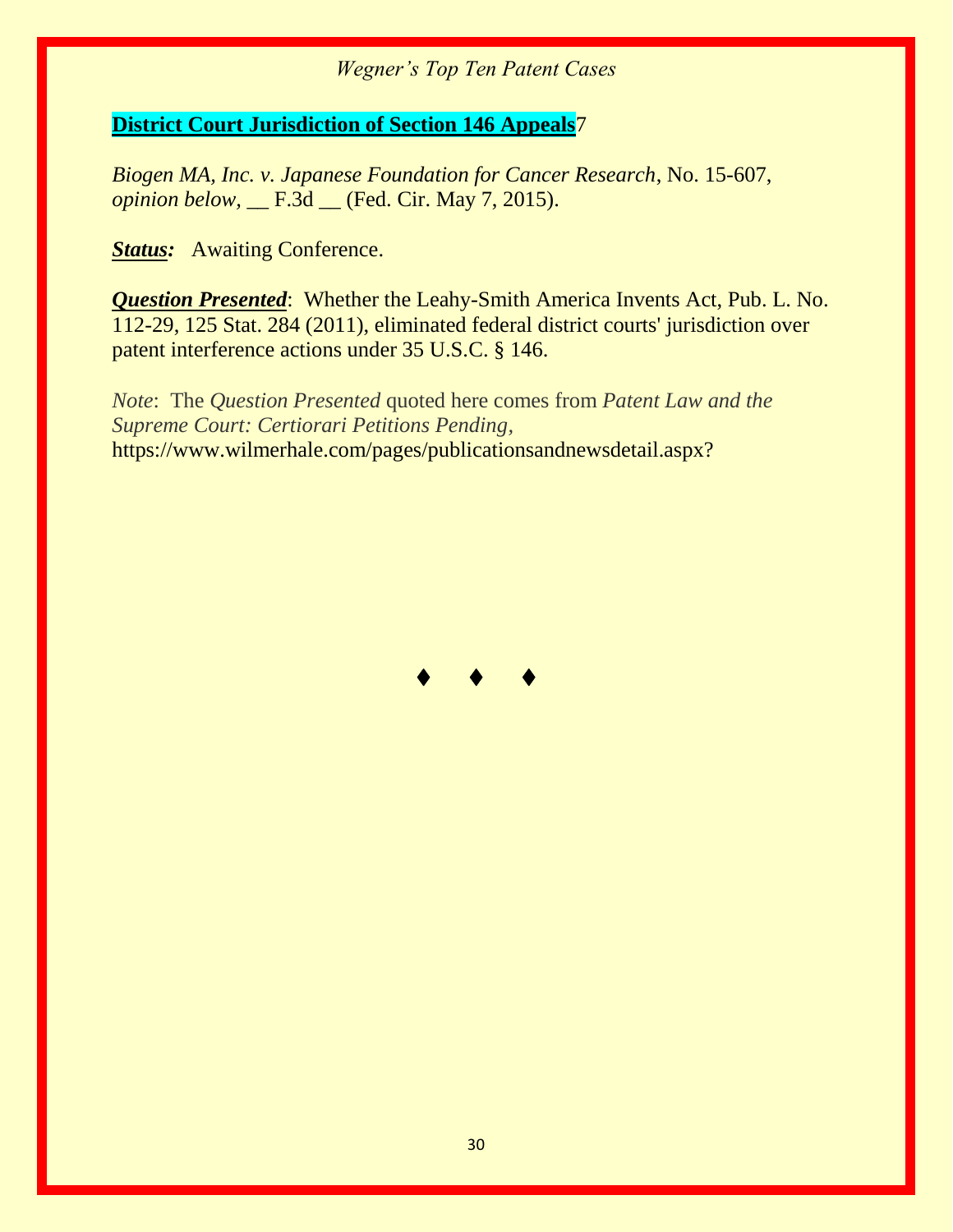# **Free\* Information Sources**

#### **Supreme Court Patent Filings, Proceedings and Analysis Supreme Court Official website,** supremecourt.gov/

The official government website is the primary source for obtaining the latest information, *other than* copies of briefs and statement of *Questions Presented.*

**Docket Sheet**: If a person knows the names of the parties or the Case Number, the Docket Sheet is easily accessible for each case at <http://www.supremecourt.gov/docket/docket.aspx>

**An "Orders List"** showing whether certiorari has been granted, <http://www.supremecourt.gov/orders/ordersofthecourt/15>

Generally, a decision whether to grant *certiorari* is part of an Orders List that is electronically published at 9:30 AM on the first "red" or "blue" day (usually a Monday) following the Conference where the case is under consideration (a "green" day, generally the previous Friday). But, in the early months of each Term beginning in October, if *certiorari* is granted, then a special Orders List is issued in the afternoon of the day of the Conference indicating cases where *certiorari* has been granted.

The calendar with the "red", "blue" and "green" days is available at http://www.supremecourt.gov/oral\_arguments/2015TermCourtCalendar.pdf For the date of the Conference for an individual case, see the Docket Sheet for that case.

**New Opinions**: Latest slip opinions are released at <http://www.supremecourt.gov/opinions/slipopinion/15>

**Shortcomings of the Official Website**: The website does not provide access to court documents, e.g., briefs, petitions, and nowhere states the *Question Presented.*

*\_\_\_\_\_\_\_\_\_* \*A variety of fee-based resources provide excellent information including Westlaw (which electronically publishes all Supreme Court *certiorari* petitions), Law360 (which is often fed the latest information from interested parties and then provides a link to briefs and other documents) and the Patent Trademark and Copyright Journal, a daily source of on line information.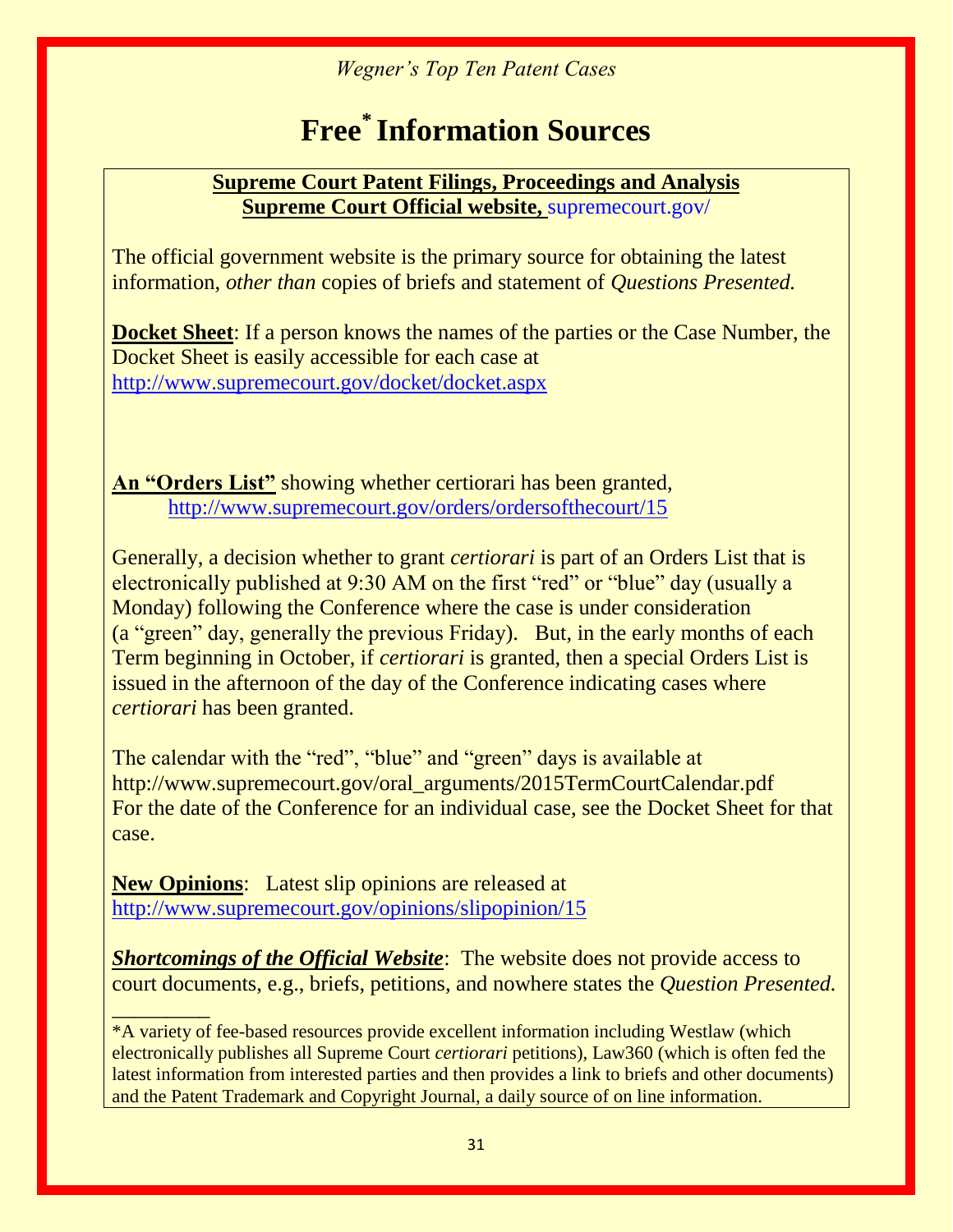### **Top Free\* Private Blogsters**

Full time academics and practitioners who have an active appellate practice at either the Federal Circuit or Supreme Court are listed here, *alphabetically*:

#### **[Courtenay C. Brinckerhoff,](http://www.foley.com/courtenay-c-brinckerhoff/) Pharmapatents Blog**

pharmapatentsblog.com/

Appellate expert Courtenay C. Brinckerhoff provides in depth expert analysis of all issues relating to pharmaceutical patents.



**Prof. Dennis Crouch** *et al.*, Patently-O blog patentlyo.com

Prof. Crouch provides by far the most comprehensive treatment of all patent issues, including Supreme Court cases.



**Tom Goldstein**, SCOTUSblog <http://www.scotusblog.com/>

SCOTUSblog is by far the most compressive website for Supreme Court information. It is the most convenient source to obtain briefs in any case where *certiorari* has been granted. Its only real drawback is an absence of input from an active patent practitioner.

♦♦♦

\* See the note on the previous page.

**\_\_\_\_\_\_\_\_\_\_\_\_\_\_\_\_\_\_\_\_**

**Dr. Kevin Noonan** *et al.*, Patent Docs blog,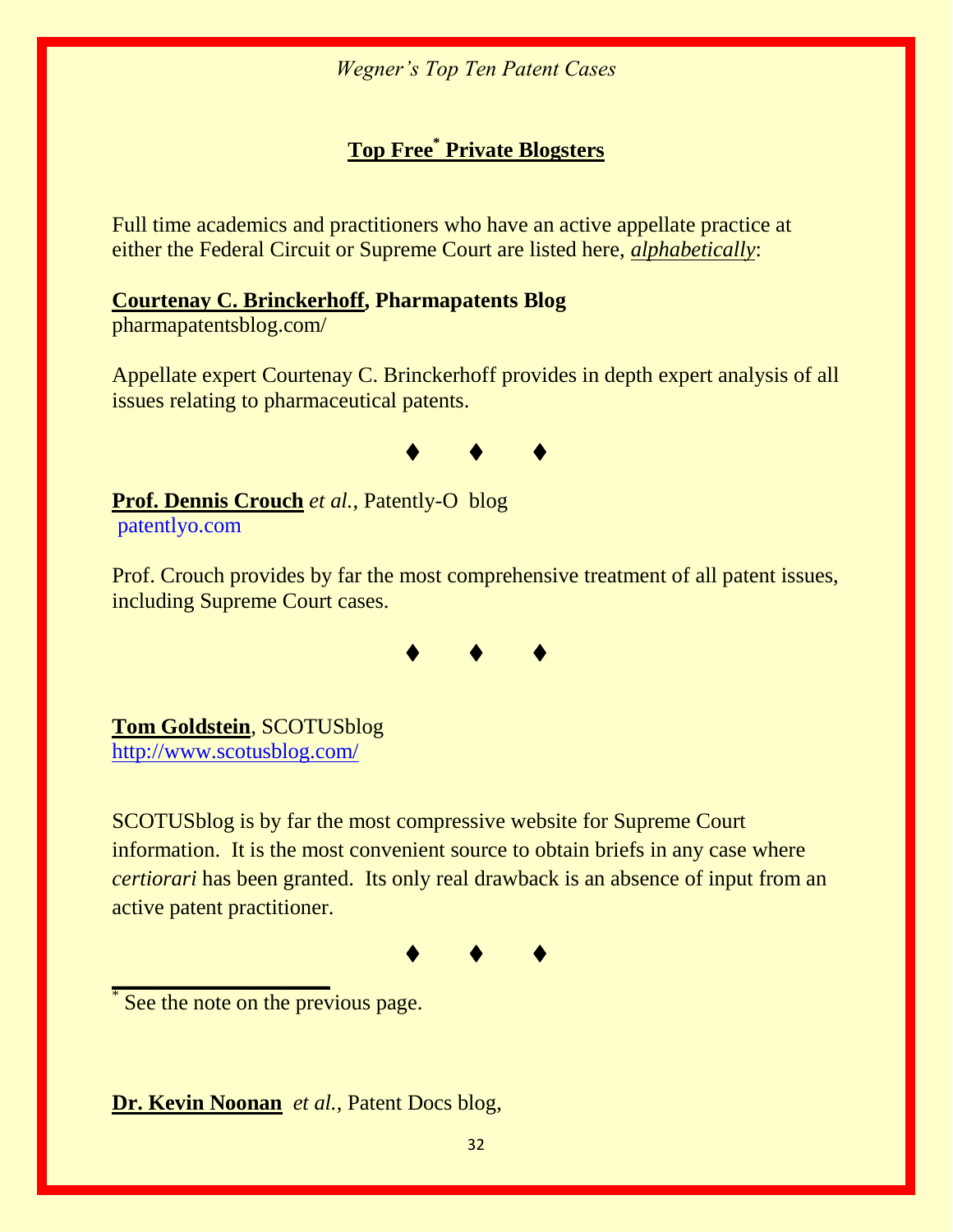<http://www.patentdocs.org/>

This website selectively considers *biotechnology* and related patent Supreme Court petitions and merits cases with in depth analysis of the cases it considers. It also provides links to briefs.



**Professsor Jason Rantanen**, *see* Prof. Dennis Crouch *et al.*, Patently-O blog



**WilmerHale**, *Patent Law and the Supreme Court: Certiorari Petitions Granted,* [https://www.wilmerhale.com/pages/publicationsandnewsdetail.aspx?NewsPubId=1](https://www.wilmerhale.com/pages/publicationsandnewsdetail.aspx?NewsPubId=10737419833) [0737419833](https://www.wilmerhale.com/pages/publicationsandnewsdetail.aspx?NewsPubId=10737419833)

Authored by Joseph J. Mueller, Leslie Pearlson and Thomas G. Saunders, this website is useful to identify all patent cases at the Supreme Court *after grant of certiorari* with a statement of the *Question Presented* and links to documents. It is not updated as frequently as SCOTUSblog.



**Warren D. Woessner,** Patents4life blog http://www.patents4life.com/

This blog presents the views of a senior, experienced patent practitioner for the field of biotechnology.



**Dr. Donald Zuhn**, *see* Kevin Noonan *et al.,* Patent Docs blog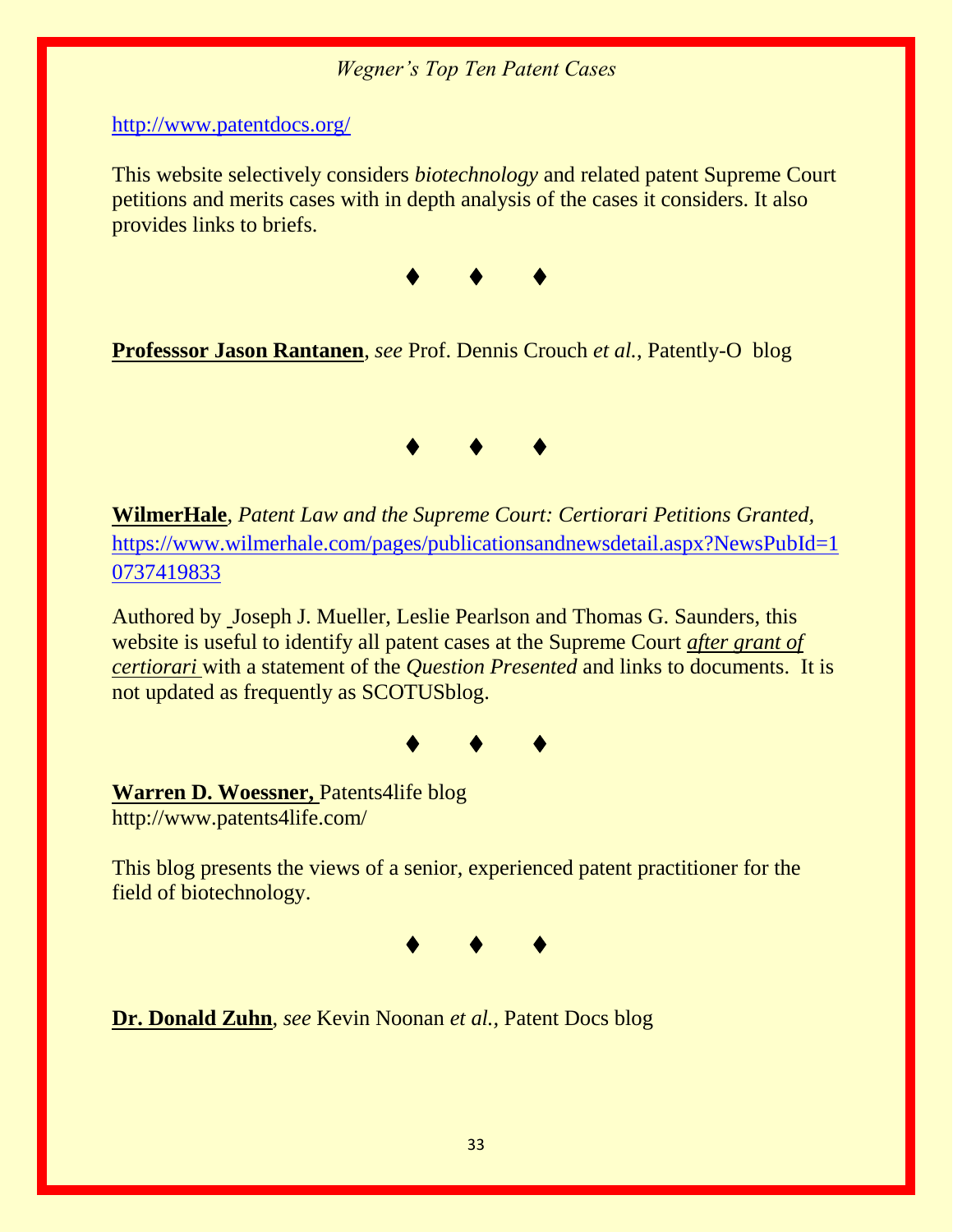### **About the List**

This listing represents the opinion of the author and has been created pro bono without sponsorship by any other person or organization.

This listing differs from the previous *Top Ten Patent Cases* that ran for several years through the end of 2014 in that it is in the first instance *issue* driven – whether or not there is a pending case for that issue – while the pendency or likely pendency of a test case that is at or may reach the Supreme Court is also given weight.

Suggestions for inclusion of issues or cases is gratefully appreciated and may be sent to [hwegner@gmail.com](mailto:hwegner@gmail.com), with the subject heading, "Suggestions for The List.

## **Public Access to Documents of this Writer**

This paper and also other papers by the author are made available to the public as "Wegner's Writings" on the website of the Los Angeles Intellectual Property Law Association: [www.laipla.net/category/](http://www.laipla.net/category/wegners-writings/)**wegners-writings**/

Any citations to PATENT DRAFTING and PATENT ELIGIBILITY are to monographs of this writer now in draft form, which are available under "Wegner's Writings"